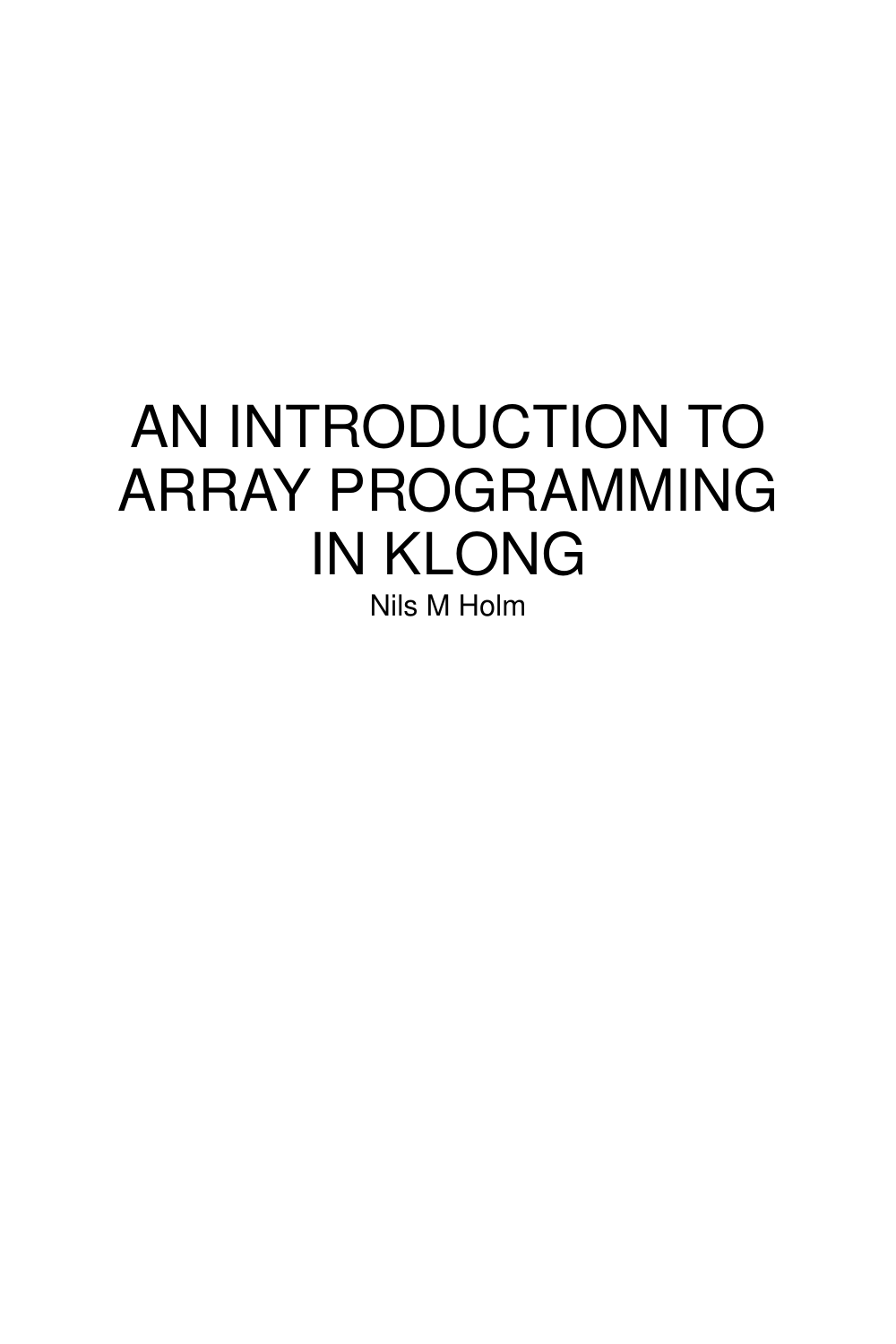## **Contents**

| <b>Preface</b>                   | $\overline{7}$ |
|----------------------------------|----------------|
| <b>Using This Text</b>           | 9              |
| <b>Basic Vocabulary</b>          | 10             |
| Arrays                           | 10             |
| <b>Higher-Dimensional Arrays</b> | 13             |
| <b>Operations on Arrays</b>      | 17             |
| <b>Array Transformations</b>     | 19             |
| <b>Strings</b>                   | 20             |
| Adverbs                          | 22             |
| <b>Solving Problems</b>          | 26             |
| Idioms                           | 26             |
| <b>Functions</b>                 | 27             |
| <b>Printing Matrices</b>         | 30             |
| Conditions                       | 33             |
| Recursion                        | 35             |
| <b>Higher-Order Functions</b>    | 41             |
| Some Harder Problems             | 44             |
| <b>Matrix Multiplication</b>     | 44             |
| <b>Gaussian Elimination</b>      | 47             |
| Comparing, Matching, and Grading | 54             |
| <b>Finding and Replacing</b>     | 59             |
| <b>Dictionaries</b>              | 62             |
| <b>Mathematics</b>               | 68             |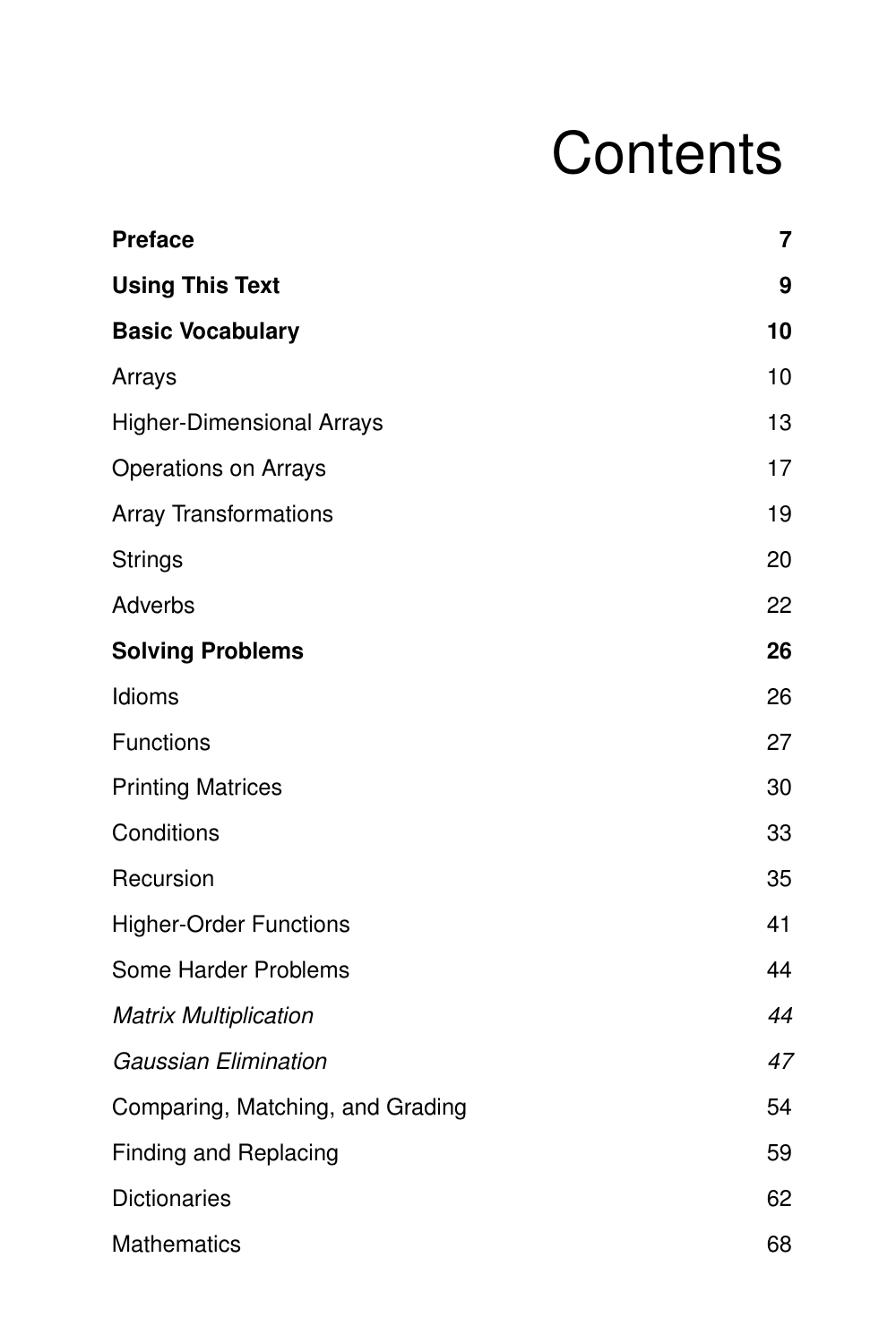| The Math Module                    | 73 |
|------------------------------------|----|
| Input and Output                   | 77 |
| <b>Storing and Retrieving Data</b> | 80 |
| Modules                            | 82 |
| <b>Big Programs</b>                | 86 |
| Scripting                          | 88 |
| <b>Final Remarks</b>               | 92 |
| <b>Appendix</b>                    | 94 |
| Operators                          | 94 |
| Adverbs                            | 96 |
| <b>System Functions</b>            | 97 |
| Idioms                             | 98 |
| <b>Index</b>                       | 99 |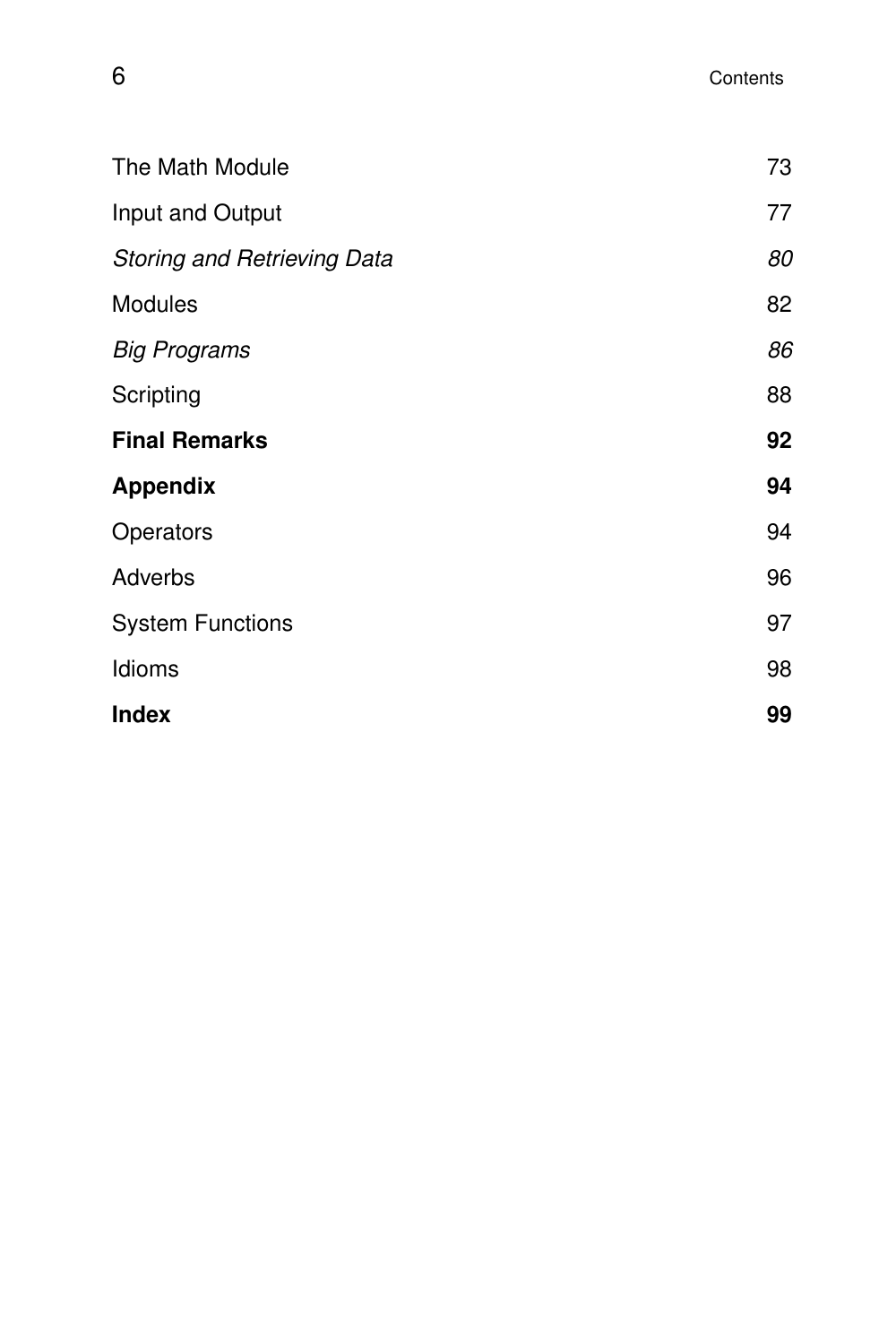## Preface

Array programming languages are increasingly popular, but a lot of criticism focuses on their syntax. The author would like to argue that the terse syntax of array languages is a feature rather than a relict from less civilized days. For example, imagine you wanted to find the maximum distance between two subsequent values in a vector of ascending numbers:

#### **[0 6 13 22 25 33 41 42 43 49 49]**

The Klong program that achieves this goal looks like this:

**|/--:'**

and is pronounced ''Max-Over Negate Minus-Each-Pair''. Reading from the right to the left: Minus-Each-Pair computes the negative distance between each pair of numbers in the vector. Negate will negate these distances, making them positive. Max-Over finds the maximum of the distances.

Some people might prefer a more familiar syntax, like

```
over(max; negate(eachpair(minus; x)))
```
But the author would like to suggest that

#### **Max-Over Negate Minus-Each-Pair**

is actually more comprehensible.

Once you get used to that notation, common operations can be replaced with the obvious characters (yes, Max and Or are the same operator; see page 35):

**| Over - - Each-Pair**

Then, after learning a few new operator symbols:

 $|1 - 1|$ 

Finally the white space can be removed, because it does not carry any information anyway:

**|/--:'**

After getting familiar with the notation, it becomes beautiful and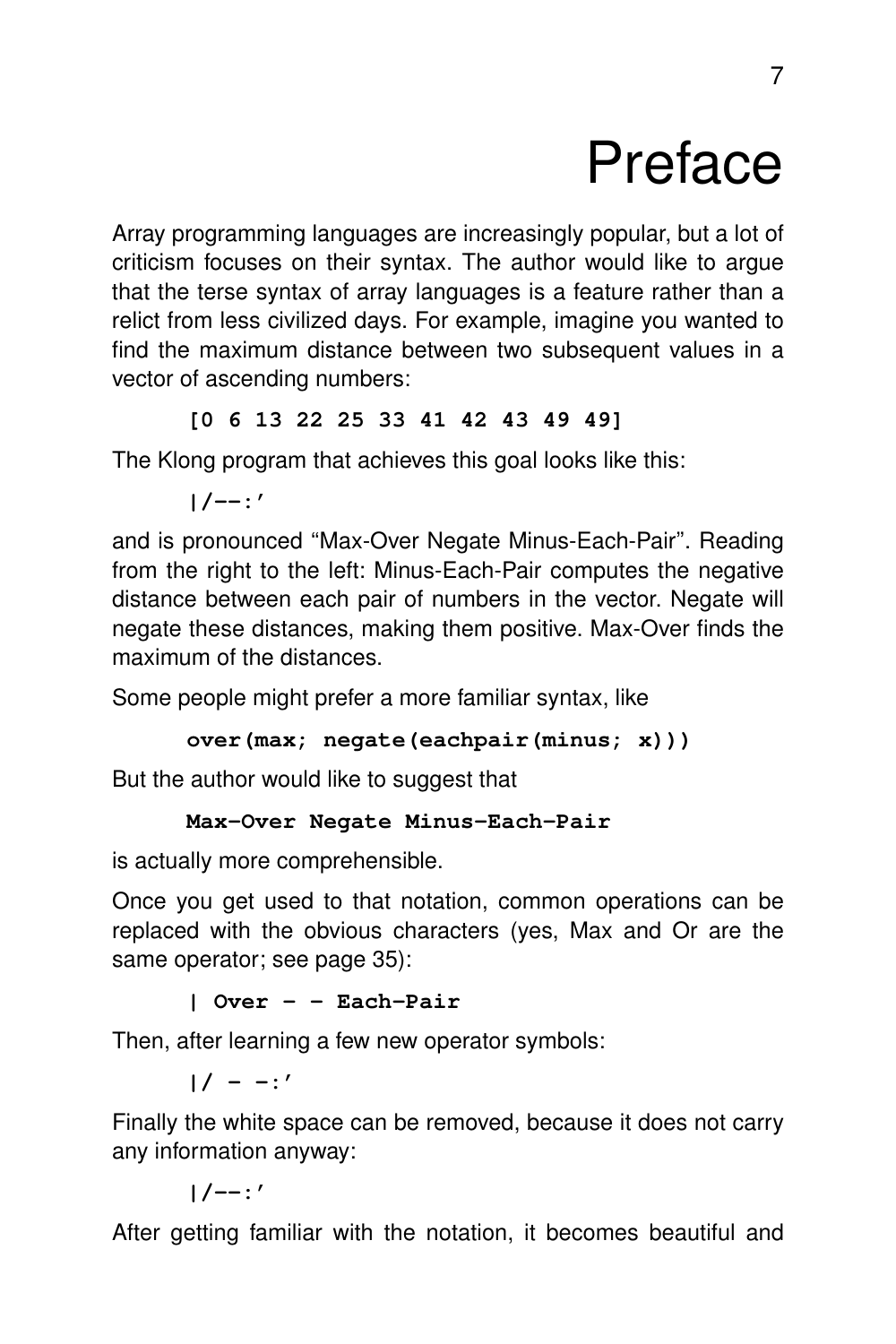very comprehensible. Once the initial barrier is passed, more verbose representations of algorithms suddenly may start to look long-winded and clumsy.

It has often been suggested that creating an array language with more familiar syntax might be a great achievement. In fact, such a language would not be hard to implement, but it would not offer any advantages over existing array languages, because it is not just the semantics, it is the *syntax* of array languages that makes them interesting.

Go back and have a look at the example using familiar syntax. Then look at the Klong example again. Read it loud! Which one looks more comprehensible?

Apropos reading loud: It is essential to learn the names of all Klong operators when learning the language! The program

**|/--:'**

just looks like a bunch of characters, but knowing that they are pronounced Max (**|**), Over (**/**), Negate (**-x**), Minus (**a-b**), and Each-Pair (**:'**), it already starts to make sense.

Once array programming is mastered, it offers an elegant and intuitive way to solve problems. However, it requires to readjust existing code reading and writing habits a bit. Klong programs are terse. If you miss a character, you are lost, so Klong programs must be read very carefully.

Even writing programs in array languages is a different process. You will have to recognize arrays in the problems you solve in order to make the best use of the language.

This is what this text is about: understanding Klong programs and solving problems by array manipulation.

Welcome to the world of array programming! Enjoy the tour!

Nils M Holm, January 2018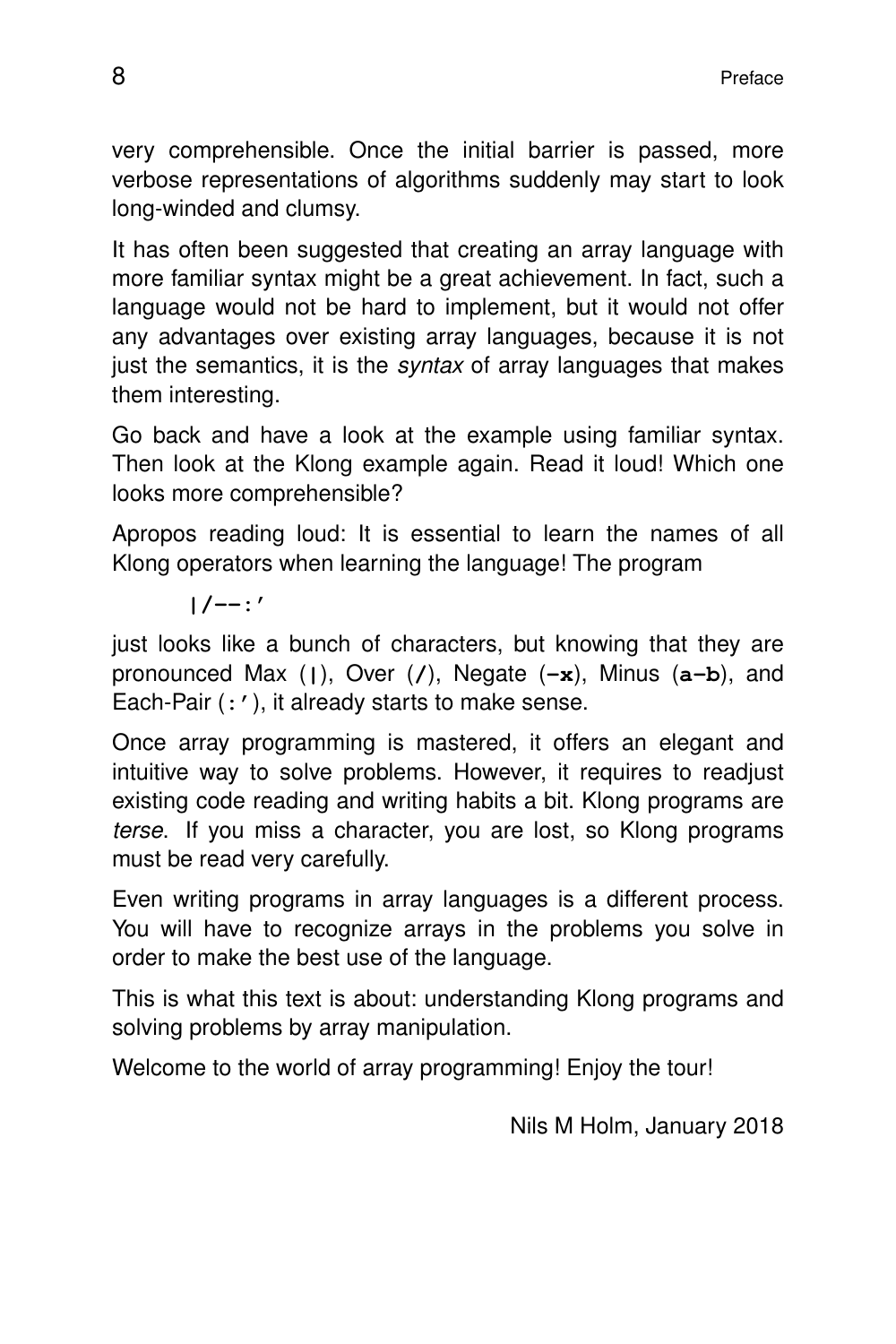# Using This Text

There are lots of examples in this text, so it is a good idea to install a Klong interpreter on your system. Its source code is available at t3x.org and it should work without modification on most Unix systems, Plan 9, and Cygwin.

In example dialogs, user input is indented and answers printed by the interpreter are outdented:

#### **1+2**

#### **3**

Multiple *expressions* may be given in a single line, separated by semicolons, but only the last one will print a result:

**a::5;b::7;a+b**

#### **12**

In general, Klong programs, like the above, and function names and operators, like **.rn** or **+**, print in a bold monospace font. Names of Klong operators and adverbs, like Plus or Each-Pair, will be capitalized. Sometimes operators will have some symbolic arguments attached in order to indicate whether they are monadic (single-argument) or dyadic (two-argument) verbs. For instance, **-a** is called Negate and **a-b** is called Minus.

Variables, like *x*, *gcd*, or *cos* will be rendered in italics.

Mathematical equations, like  $(\sum L)/n$ , are typeset in italics and are not valid Klong expressions, even though they often translate pretty directly to programs, like **(+/L)%n**.

The book is intended to be read front-to-back. Many concepts are based on things that are explained earlier in the text, so skipping ahead may hurt your progress.

Although this is not strictly necessary, it is highly recommended to try the examples. Also, do not move ahead before you have really understood the programs. Klong is a bit like mathematics: if you just ''get the idea'' without paying attention to the details, you might get lost later.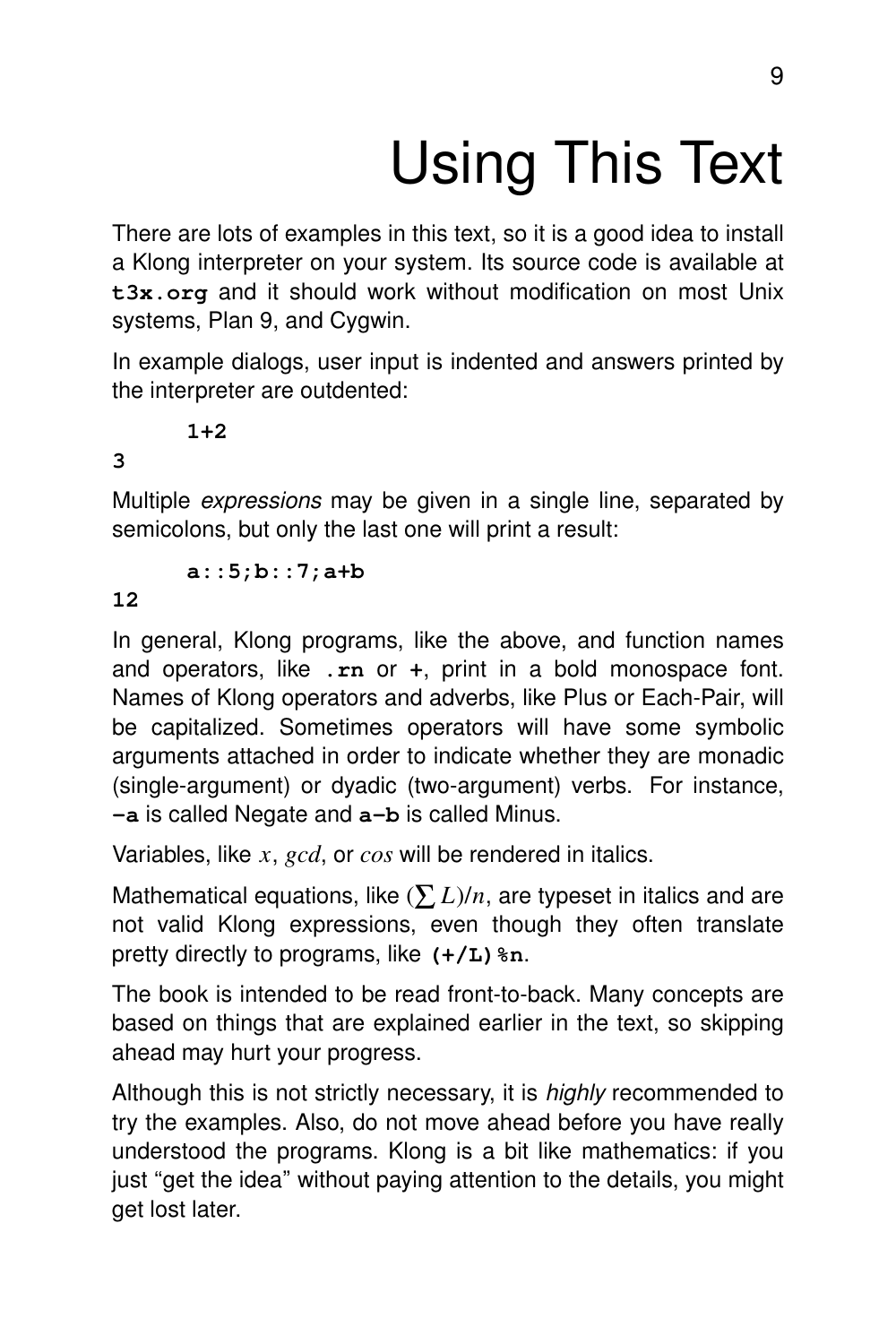# **Basic Vocabulary**

## Arrays

The fundamental data type in array languages is, naturally, the array. Arrays come in multiple flavors, the simplest form being the vector. Here is a vector containing five integers:

**[1 2 3 4 5]**

Klong vectors are collections of data objects enclosed by square brackets. For now, the objects contained in vectors will be integer numbers. Klong offers the usual *operators* that also can be found in programming languages of other paradigms, like Plus (**+**) and Times (**\***):

**1+2**

**3**

**3\*4**

#### **12**

However, Klong operators can also be applied to vectors instead of scalar or atomic objects. Basically an "atomic" object is any object that is not a vector. For instance, adding a scalar to a vector will add the value of the scalar to all elements of the vector:

```
2+[3 4 5]
[5 6 7]
     [3 4 5]+10
[13 14 15]
```
Adding two vectors will add their elements pairwise:

**[1 2 3]+[4 5 6]**

#### **[5 7 9]**

Other operations work on entire vectors, like finding the number of elements contained in them using the Size (**#**) operator :

**#[1 2 3] #[]**

**3**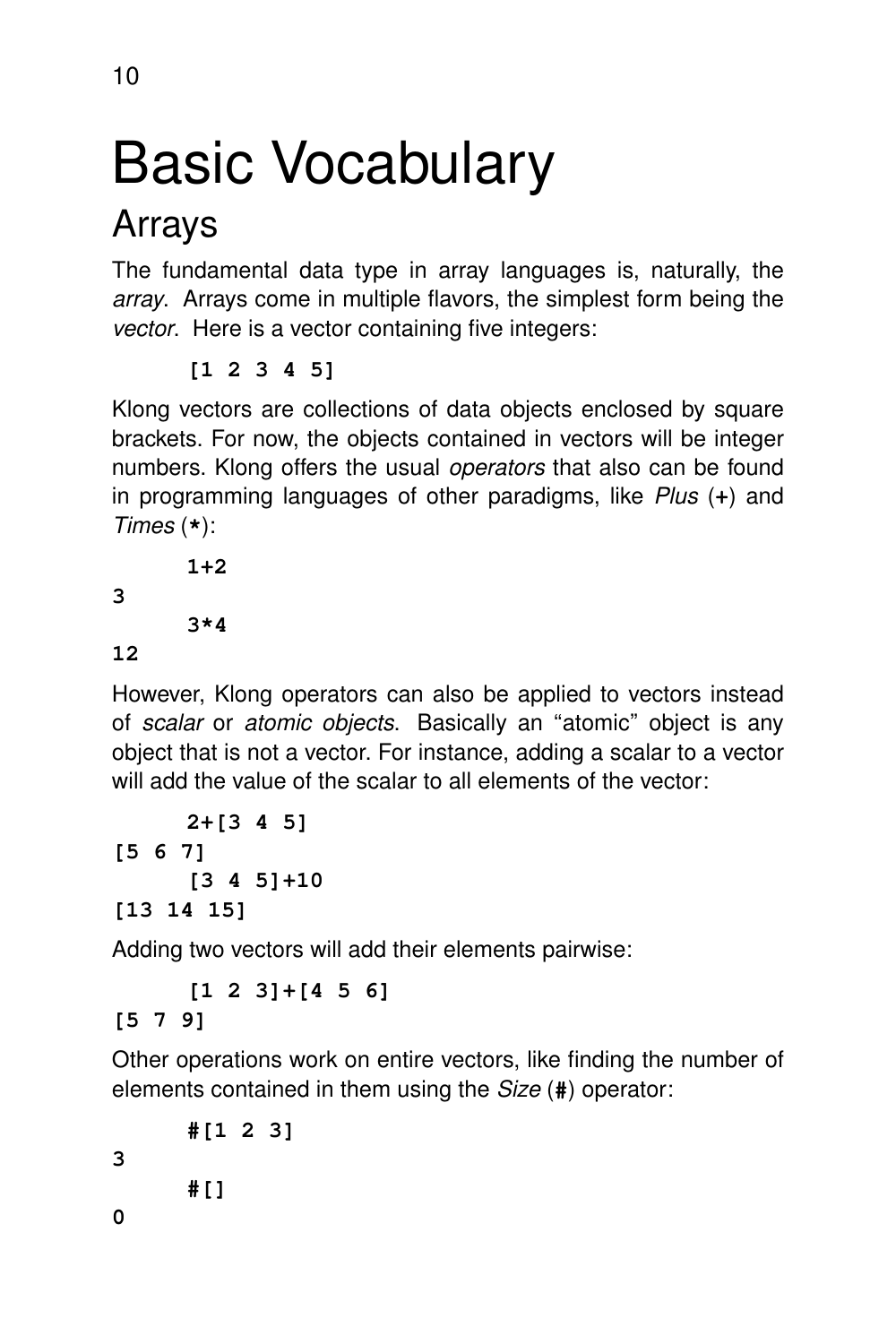The last example takes the size of the empty vector, **[]**.

[1] is sometimes also pronounced "nil" ("not in list"), which indicates that **[]** is a list rather than a vector. In fact Klong does not make any difference between a *list* and a vector. For instance, elements can be joined to either side of a list or vector using the Join (**,**) operator :

**[1 2 3],4 [1 2 3 4] 0,[1 2 3] [0 1 2 3] [1 2],[3 4] [1 2 3 4]**

Sometimes it makes sense to view scalar data types as singleelement vectors, but this is not entirely true in Klong, as we will discover later. However, joining two scalars will still yield a vector:

#### **5,7**

#### **[5 7]**

The Join operator is particularly useful for creating lists or vectors that contain ''dynamic'' elements, i.e. elements whose values are not constant:

#### **(3\*aˆ2),(4\*b),c**

The resulting vector will contain the values of the expressions  $3a^2$ , 4*b*, and *c* which, of course, depend on the values of the var iables *a*, *b*, and *c*. If you tried to include an expression, like **3\*aˆ2**, in a bracket-delimited array, something entirely different would happen:

#### **[3\*aˆ2]**

**[3 :\* :a :ˆ 2]**

This is because the brackets delimit an *array literal*, which is a notation for array constants, i.e. arrays that do not contain any expressions, but only other data objects, like numbers, strings, and (like in the above case) symbols. We will get back to this later (page 40).

Of course, you can not only add objects to vectors, you can also extract or remove elements from them. The Take (**#**) operator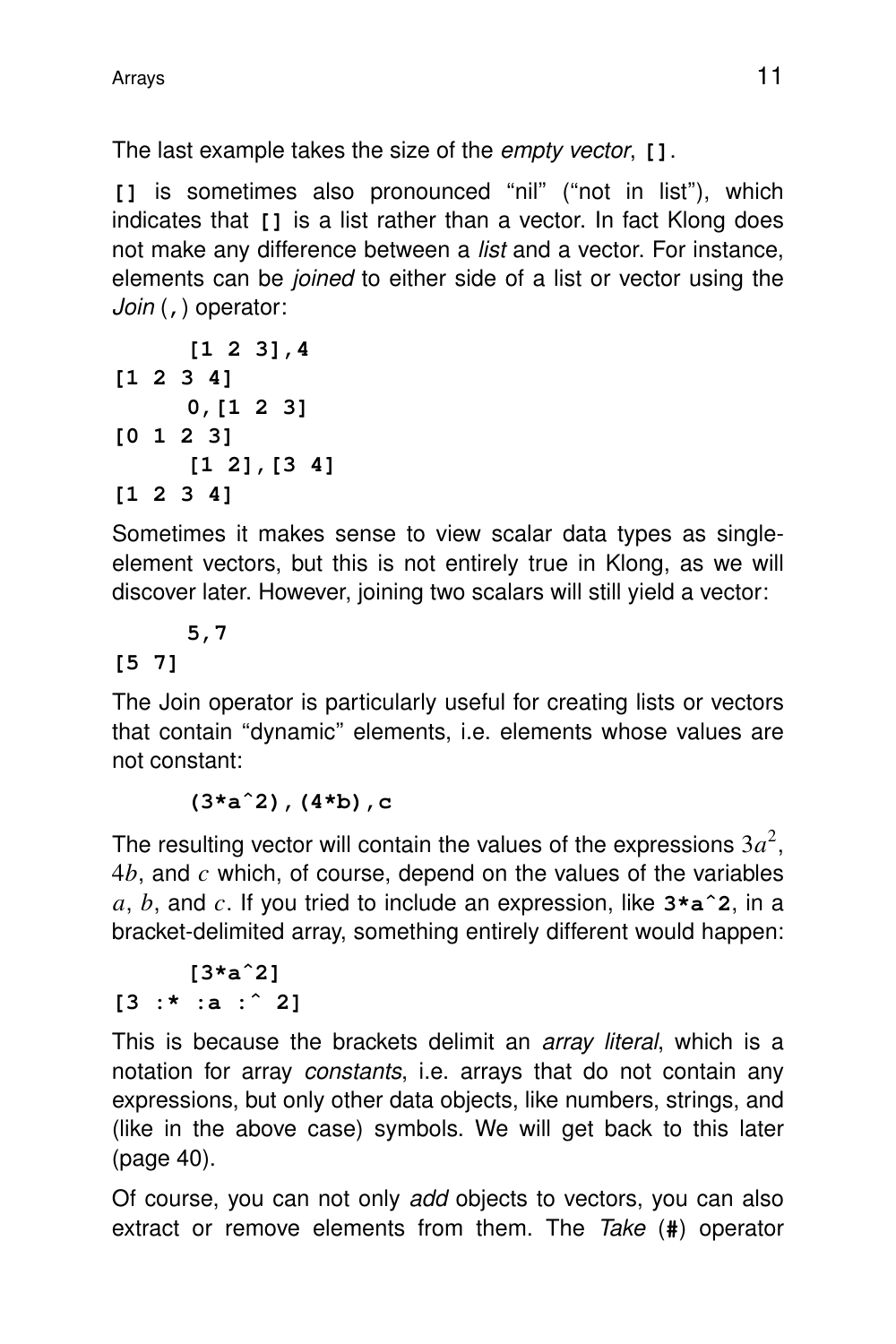fetches the first (or last) *n* elements from a vector, depending on the sign of its first operand:

**2#[1 2 3 4 5] [1 2] (-2)#[1 2 3 4 5] [4 5]**

Similarly, the *Drop* (\_) operator removes the given number of elements from the head or tail of a list:

**2\_[1 2 3 4 5] [3 4 5] (-2)\_[1 2 3 4 5] [1 2 3]**

Note that all Klong operators associate to the *right*, so

**-2\_[1 2 3 4 5]**

would actually be equal to

**-(2\_[1 2 3 4 5])**

This is also a valid Klong program, but it first drops two elements from the list and then negates the remaining elements, giving

**[-3 -4 -5]**

The sentence **-3** is in fact the program ''Negate 3'' and not an integer number with a value of negative 3. Therefore, and because operators associate to the right:

#### **-3+4**

**-7**

Most Klong operators are pretty relaxed about the arguments they accept. For example, dropping 100 elements from a 5-element list is perfectly acceptable, yielding an empty list:

**100\_[1 2 3 4 5]**

**[]**

and taking 100 elements from the same 5-element list just returns a list of 100 elements, with the values of the elements ''cycling'' through the original list: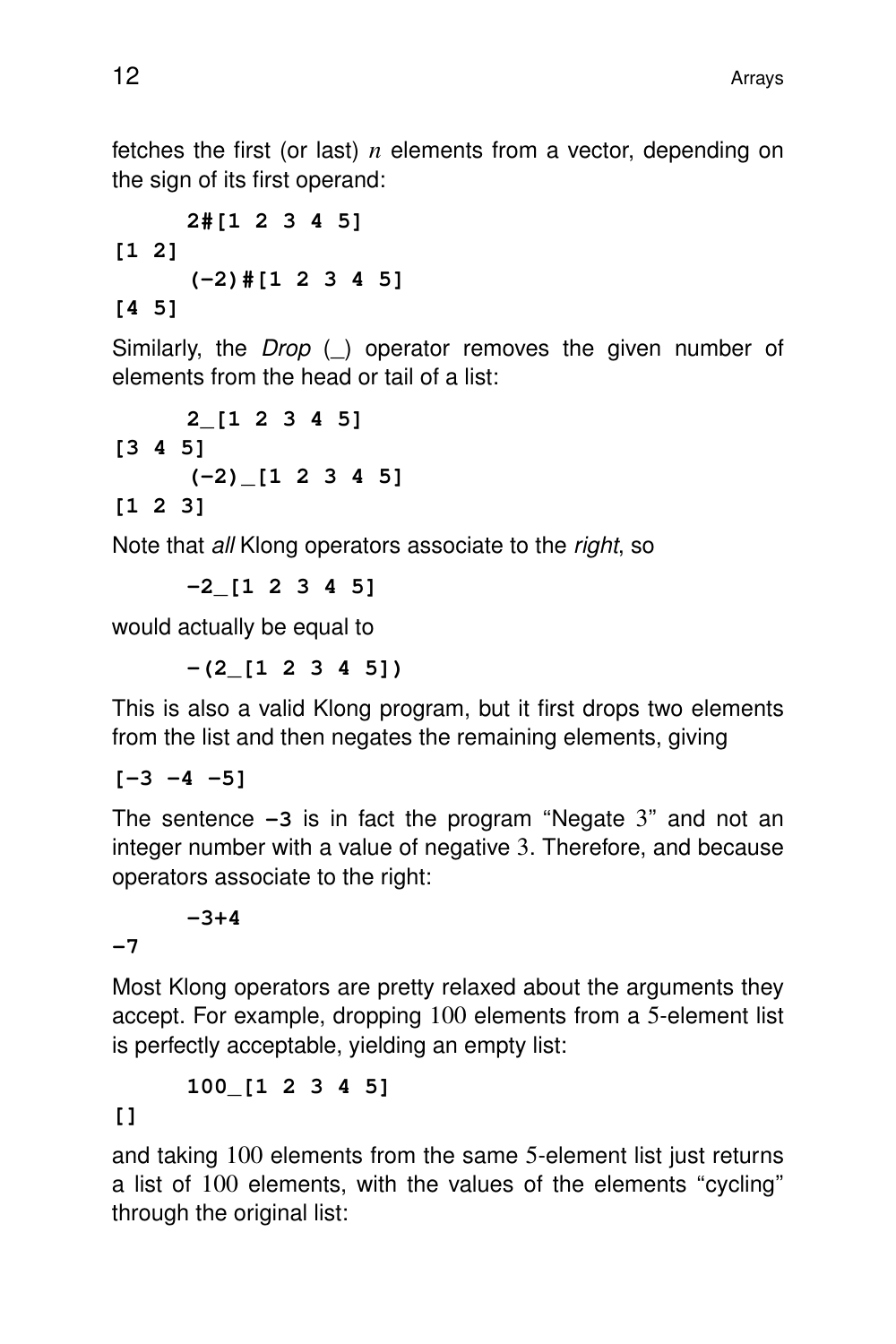#### **100#[1 2 3 4 5] [1 2 3 4 5 1 2 3 4 5 1 2 3 4 5** ...**]**

When Take reaches the end of the input vector, it just wraps around and takes the next element from its beginning again.

The Take and Drop operators can be combined to extract elements from any position inside of a vector. For instance:

#### **4#3\_[1 2 3 4 5 6 7 8 9 10] [4 5 6 7]**

Combinations like **a#b\_c** are called idioms. The idiom **a#b\_c** (pronounced ''*a* Take *b* Drop *c*'') extracts *a* elements starting at position *b* from vector *c*. Learning array programming is very much about learning idioms. It is a bit like learning to read. At the beginning you read individual letters, then words, and then you begin to recognize the patterns of sentences while you are reading. It is the same in Klong, so there is no need to become frustrated when more complex programs are not immediately intelligible in the beginning. This is a perfectly normal point on the learning curve.

## Higher-Dimensional Arrays

Unlike some other array languages, Klong distinguishes between scalars and vectors of a single element. For example, the integer object **1** is a scalar or an atom, while the object **[1]** is a vector of one element. The Atom (**@**) operator returns truth for atomic (nonvector) objects and falsity for vectors:

```
@1
1
       @[]
1
       @[1]
0
```
All operators returning *truth values* deliver 1 when the condition checked by them applies and 0 otherwise. I.e. 1 and 0 are the canonical truth values in Klong. Other objects also have truth values, which will be discussed later (page 34).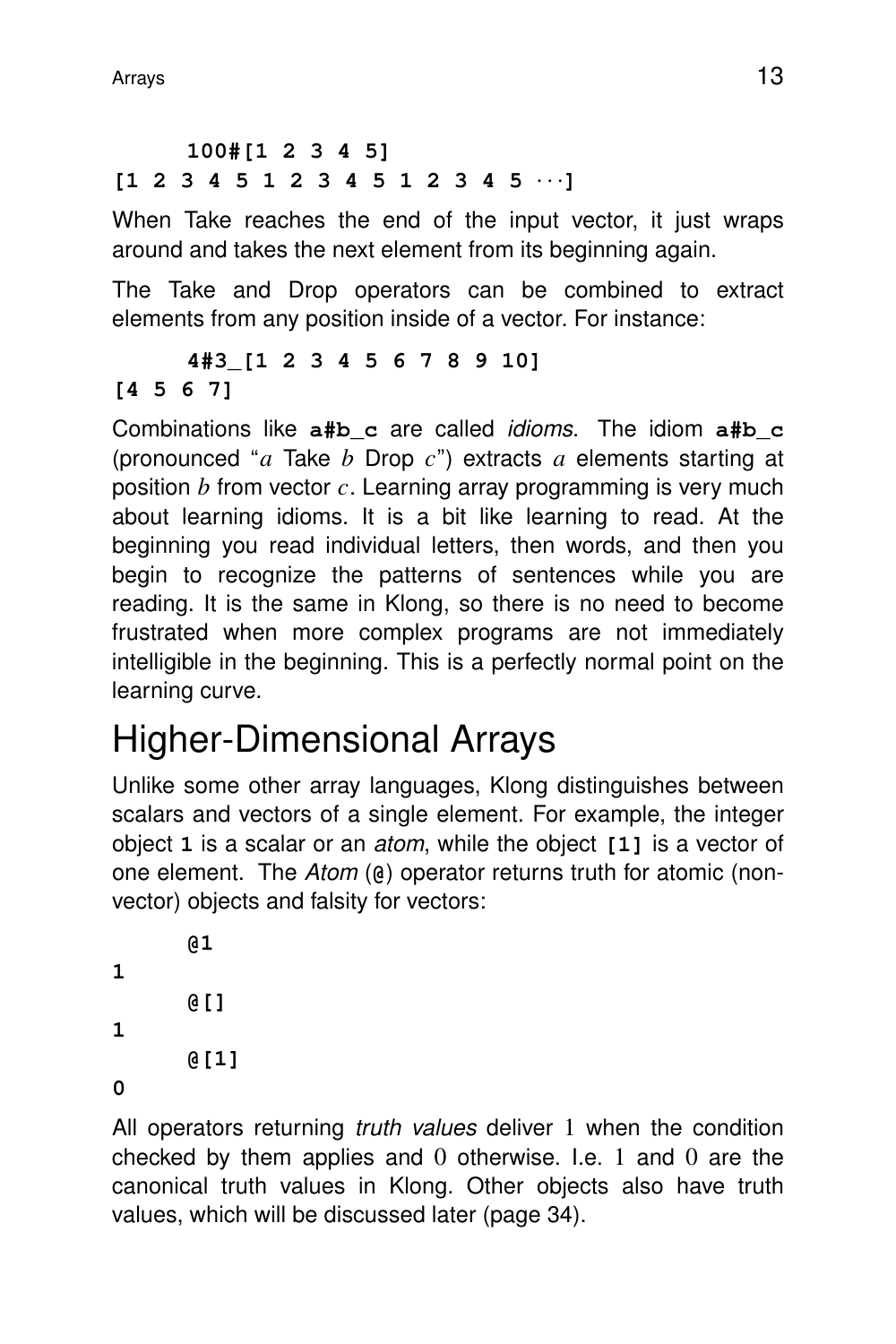The size of a vector is computed by the Size (#) operator :

**#[1 2 3 4 5]**

**5**

Note that the **#** symbol is used for both the Size and the Take operator. To distinguish between the operators, Take is often wr itten **a#b** (*a*-Take-*b*) while Size is written **#a** (Size-*a*). So the operators are distinguished by their *arity*, i.e. the number of their arguments or operands.

An operator taking a single argument, like **#a**, is called a monadic operator or monad, and a two-argument operator, like **a#b**, is called a dyadic operators or dyad.

What has been referred to as a "vector" so far is, more precisely speaking, a one-dimensional *array*, or 1-array. The shape of a vector  $v$  is another vector containing the length of  $v$ ; it is returned by the Shape (**ˆ**) operator :

**ˆ[1 2 3 4 5]**

**[5]**

The shape of any scalar object is zero:

**ˆ123**

 $\hat{}$ []

**0**

**0**

A vector of vectors of equal length is called a two-dimensional array, 2-array, or *matrix*. For example,

```
[[1 2 3 4]
 [5 6 7 8]
 [9 0 1 2]]
```
is a vector containing three vectors of four elements, or a  $3 \times 4$ matrix. Its shape is, unsurprisingly:

```
ˆ[[1 2 3 4]
  [5 6 7 8]
  [9 0 1 2]]
```
#### **[3 4]**

The number of elements of the shape of an array indicates the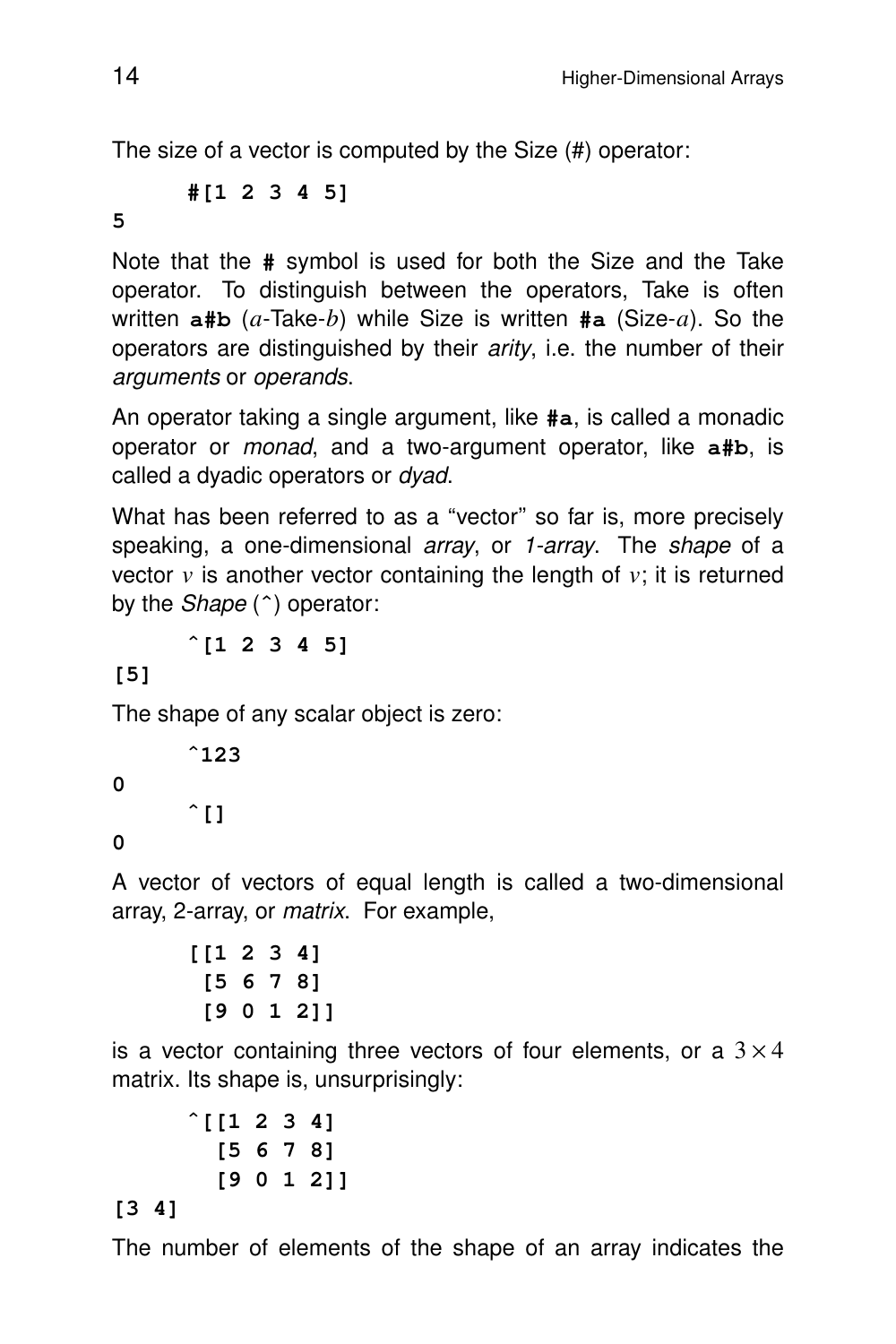number of dimensions of that array; it is also called the rank of the array. For instance, the rank of a matrix, like the above, is

**#[3 4]**

**2**

The rank of a vector is  $\#[n] \rightarrow 1$  for any value of *n*, and the rank of a scalar *a* is **#ˆa** → **#0** → **0**. The notation *a* → *b* is not part of the Klong language; it is used in this text to denote that the expression *a* has the value *b*. Note that the Size operator, when applied to a number, returns the *magnitude* or *absolute value* of that number, e.g.:  $# -1 \rightarrow 1$  or  $#0 \rightarrow 0$ . Therefore the idiom  $#^{\sim} a$ even works when  $a$  is a scalar.

Every matrix is a vector (of vectors), but not every vector of vectors is a matrix. For instance:

```
ˆ[[1 2 3]
  [4 5 6]
  [7 8] ]
```
#### **[3]**

Because the last element contained in the above vector has a different size than the other elements, the object is just a vector (or list) of three elements, but not a matrix. Only a vector of equallysized vectors is a 2-array.

The concept of array rank extends past two dimensions. A matrix of equally sized vectors is a 3-array or 3-dimensional matrix:

```
ˆ[[[111 112 113 114]
         [121 122 123 124]
         [131 132 133 134]]
        [[211 212 213 214]
         [221 222 223 224]
         [231 232 233 234]]]
[2 3 4]
```
For a 2-matrix to be a 3-matrix, all elements of the 2-matrix must be vectors of the same size or, in other words, all elements of the outermost vector must have the same shape. The *Each* (') adverb, which will be explained later (page 22), can be used to extract the shape of each element of a vector: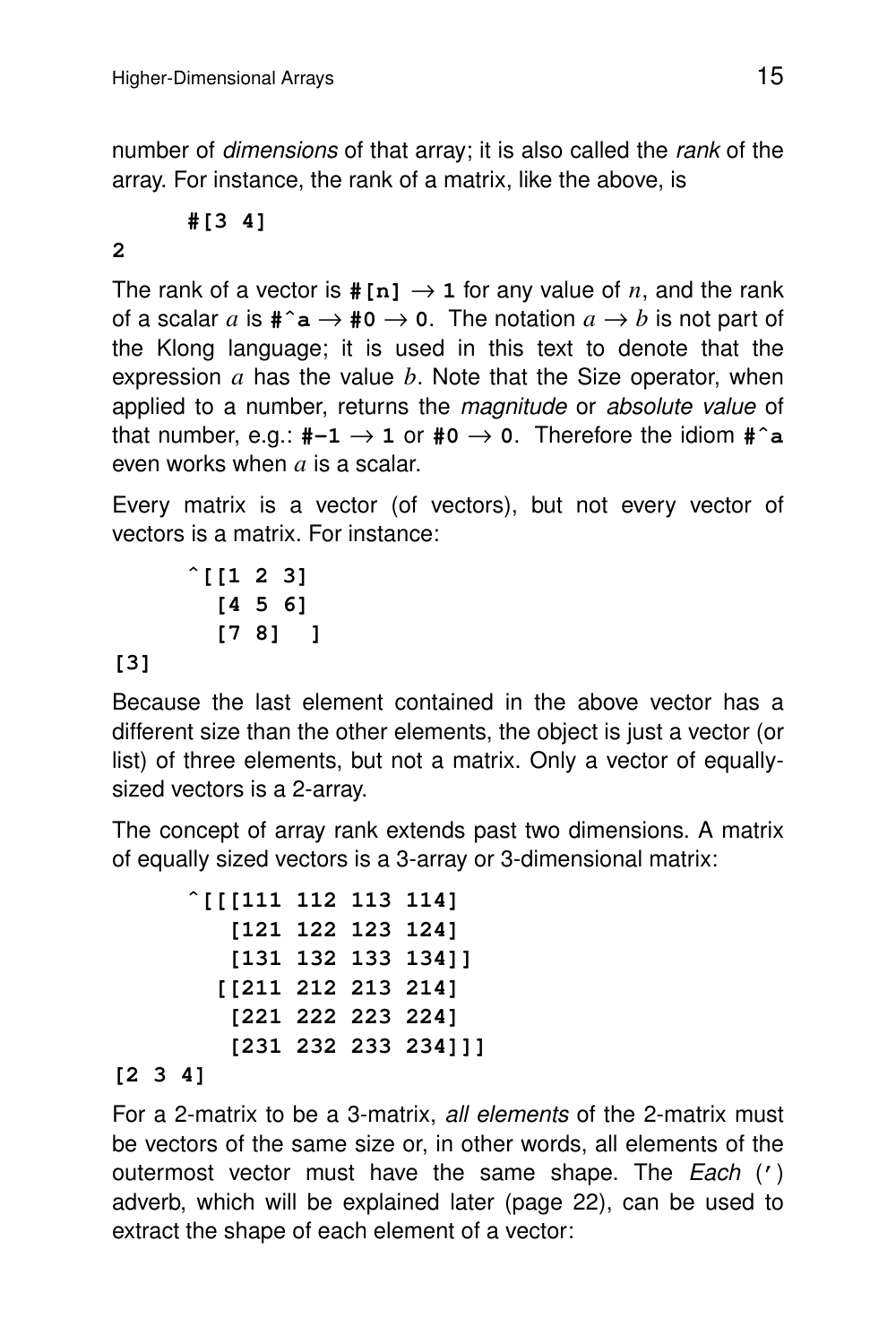```
ˆ'[[0 0] [0 0] [0 0]]
[2 2 2]
     ˆ'[[[0 0 0] [0 0 0]]
         [[0 0 0] [0 0 0]]]
[[2 3] [2 3]]
     ˆ'[[[0 0] [0 0 0] [0 0]]
[2 3 2]
```
So the first two of the above objects are higher-dimensional arrays, but the last one is not, because not all elements of its shape are the same. The first of the above examples shows a  $3 \times 2$  matrix, the second one a  $2 \times 2 \times 3$  matrix, and the last one a vector. What shape does the following object have? What shapes do its elements have?

```
[[[0 0 0]
  [0 0 0]
  [0 0 0]]
 [[0 0 0 0]
  [0 0 0 0]]]
```
Take a moment to think about it!

The object itself is a vector (shape **[2]**) and its elements are a  $3 \times 3$  matrix and a  $2 \times 4$  matrix.

An n-array (an array of rank *n*) of any rank and shape can be created from existing data objects using the Reshape (**:ˆ**) operator. The Reshape operator is mostly a generalization of the Take operator that also accepts a shape instead of a count. With a left integer argument, it is almost like Take

```
5:ˆ[1 2 3]
[1 2 3 1 2]
```
but when  $a = 0$  in  $\mathbf{a} : \mathbf{b}$ , it returns b (of rank 0) instead of []:

```
0:ˆ1
```
**1**

When the shape parameter *a* is a vector of integers, Reshape returns an array of the requested shape and fills it with elements taken from *b*: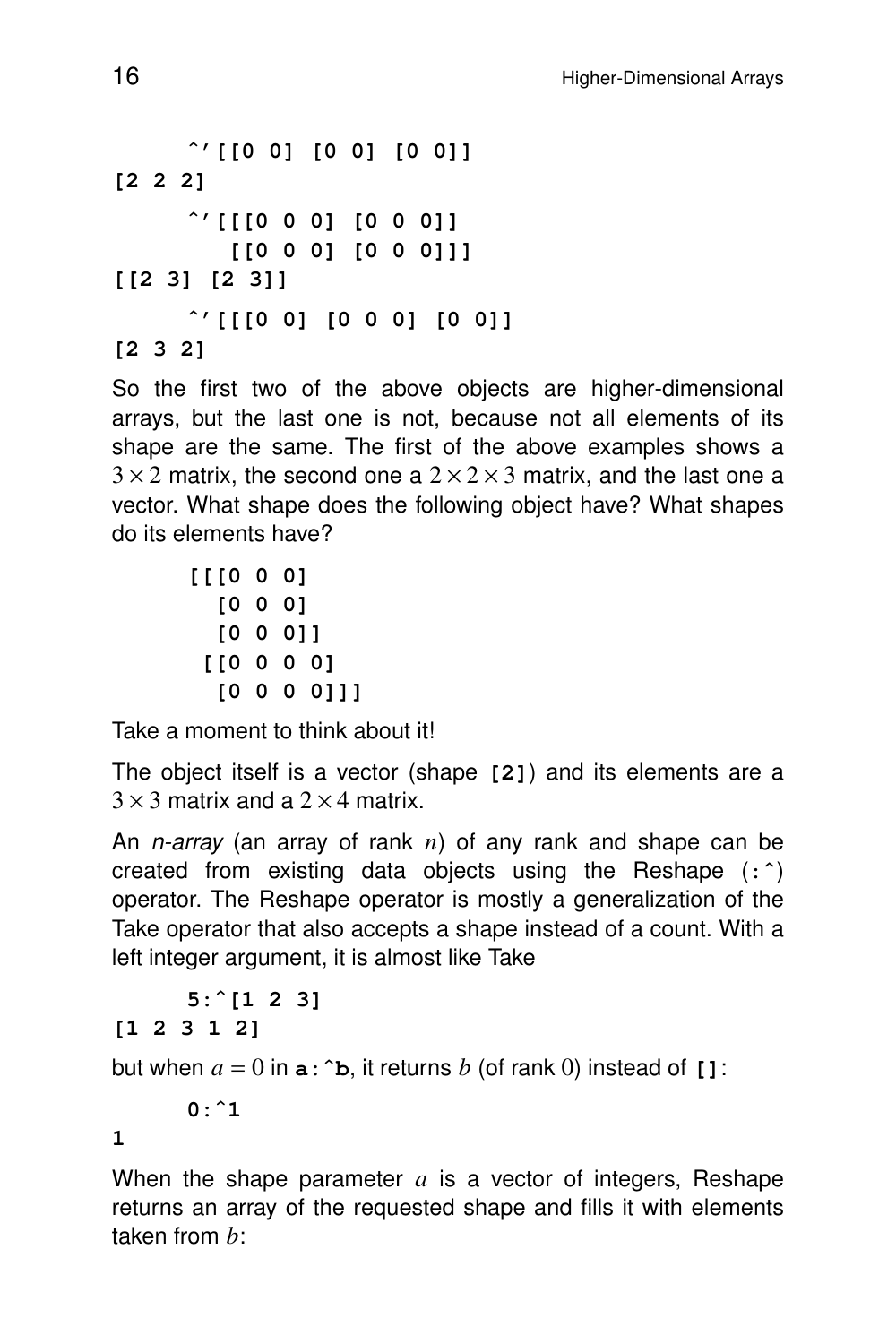```
[3 4]:ˆ[1 2 3]
[[1 2 3 1]
 [2 3 1 2]
 [3 1 2 3]]
```
Note that the resulting object may have a different shape than the one requested in the shape parameter *a*, if *b* is an array. For instance:

**0:ˆ[1 2 3]**

#### **[1 2 3]**

(requested shape 0, retur ned shape **[3]**) or

```
[2 2]:ˆ[[1 2 3]]
[[[1 2 3]
  [1 2 3]]
 [[1 2 3]
  [1 2 3]]]
```
(Requested:  $2 \times 2$ , returned:  $2 \times 2 \times 3$ .) This is because Reshape fetches elements only from *b*, but not from elements contained in *b*, i.e., the first element of **[[1 2 3]]** (the vector **[1 2 3]**) is fetched over and over again instead of cycling through the elements 1, 2, and 3. Adding the same vector over and over again adds an extra dimension to the resulting array.

## Operations on Arrays

Earlier in this text, the Plus (+) operator was used to add scalars to vectors and vectors to each other. In fact the concept is much more general though, and extends to arrays of any rank. For example, the program

**1+[3 3 3]:ˆ!27**

first creates a 3-array (a 3-dimensional matrix) of the shape  $3 \times 3 \times 3$  and then adds 1 to every element of it. The Enumerate operator **!** a is just shorthand for a list of integers from 0 to  $a - 1$ :

 $[0 \ 1 \ \cdots \ a-1]$ 

and the idiom **1+!n**, which creates an ascending list of integers from 1 to  $n$ , is very common in Klong programs.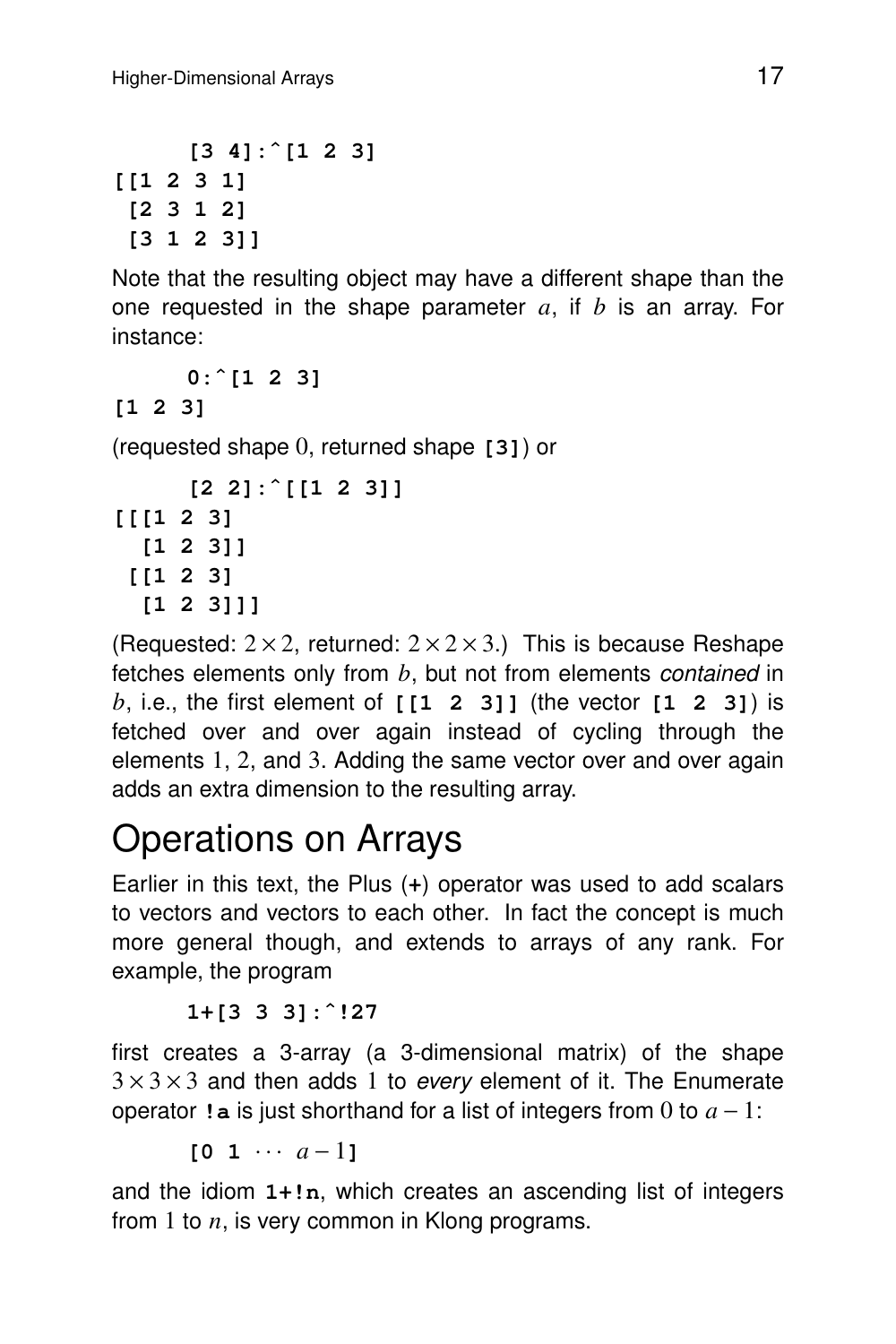When applying Plus to two arrays of different rank, it still adds their elements pairwise as long as they are compatible. For instance:

```
[1 2 3]+[[4 5 6]
               [4 5 6]
               [4 5 6]]
[[5 6 7]
 [6 7 8]
 [7 8 9]]
```
The 1 of the left argument is added to the first row of the righthand matrix argument, 2 is added to the second row, and 3 to the third one.

Note that this works only if the arguments of the operator have compatible shapes. The shapes of two arrays are compatible, if they have equal sizes up to the rank of the lower-ranking of the two arrays. For example, arrays of the shapes

**[2 3] [2 3 4 5]**

are compatible, because their shapes share the prefix **[2 3]** and the length of the prefix, 2, is the rank of the lower-ranking one of the arrays. Here are some more examples of adding compatible arrays:

```
[1 2 3]+[3]:ˆ0
[1 2 3]
     [1 2 3]+[3 4]:ˆ0
[[1 1 1 1]
 [2 2 2 2]
 [3 3 3 3]]
     [[1 2] [3 4] [5 6]]+[3 2 4]:ˆ0
[[[1 1 1 1] [2 2 2 2]]
 [[3 3 3 3] [4 4 4 4]]
 [[5 5 5 5] [6 6 6 6]]]
```
An object of shape 0 is compatible with any other shape, as has been shown earlier. It will just be added to all elements of the other argument.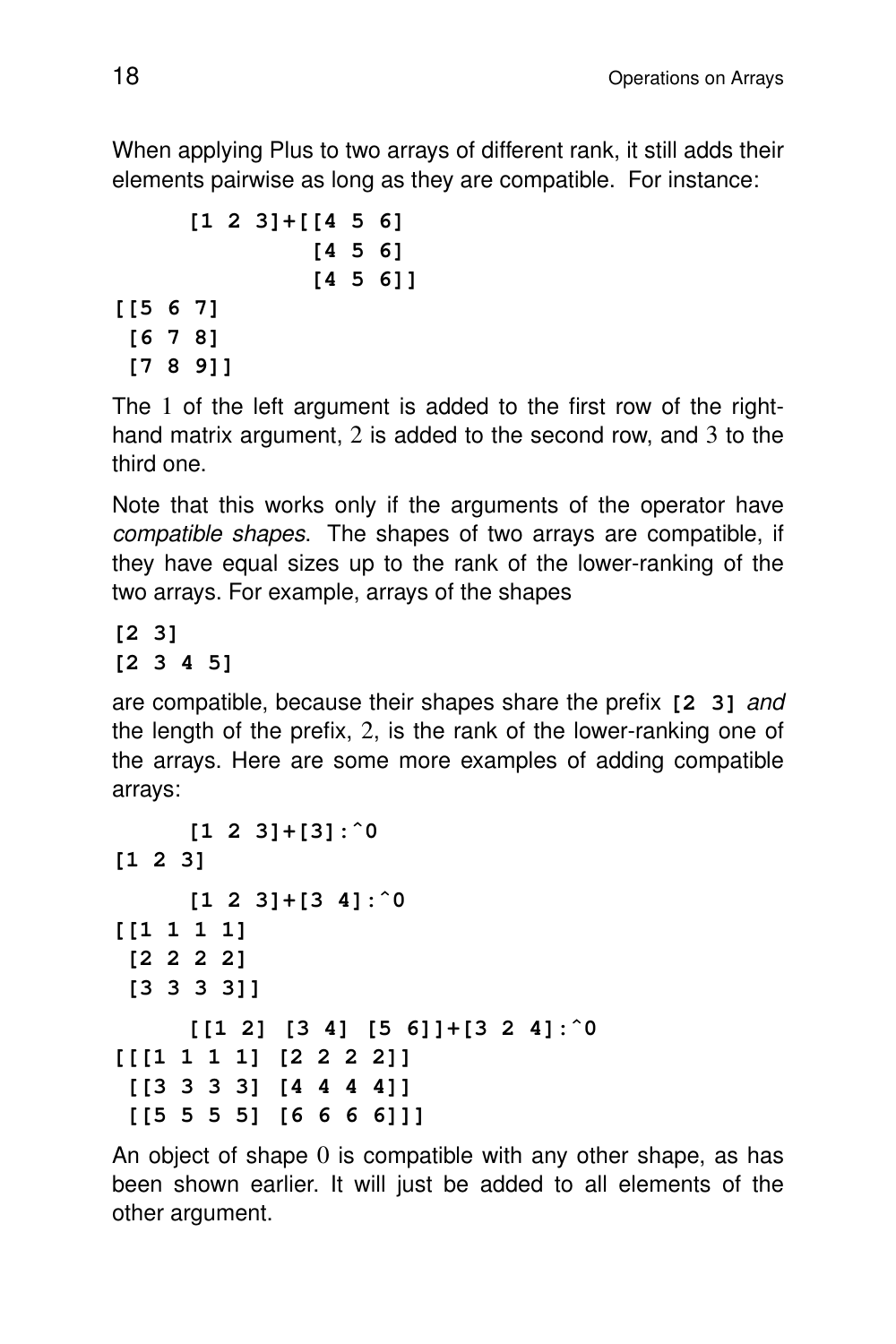In particular, a non-atomic operand of an operator like Plus does not have to be a proper array as long as the other operand is an atom. It can very well be a nested list (a vector or vectors of varying length), as the following example illustrates:

#### **1+[2 [3] [4 5] [6 [7]] 8] [3 [4] [5 6] [7 [8]] 9]**

BTW: do not worry, if some operations on arrays of different shape look confusing at the moment. In most Klong programs, these operations are much more obvious than the more complicated examples above.

An operator that accepts an array and a scalar and combines the scalar with every single element in the array is called an *atomic* operator. Pretty much all ar ithmetic operators, like Minus (**-**), Times (**\***), Divide (**%**), Negate (**-**), Min (**&**), Max (**|**), and Not (**˜**) are atomic. An atomic operator is called ''atomic'', because it applies to each atom contained in an array instead of the array itself. For instance, the Negate operator **-a** is applied to every atom in a list or array when applied to a list or array:

```
-[3 3]:ˆ1
[[-1 -1 -1]
 [-1 -1 -1]
 [-1 -1 -1]]
```
but the (non-atomic) Reverse operator **|a** affects its array argument in its entirety:

```
|[1 2 3 4 5]
[5 4 3 2 1]
```
### **Array Transformations**

Reversing a vector reverses the order of its elements. Because a matrix is a row-major vector of vectors, reversing it changes the order of its rows:

```
|[3 3]:ˆ1+!9
[[7 8 9]
 [4 5 6]
 [1 2 3]]
```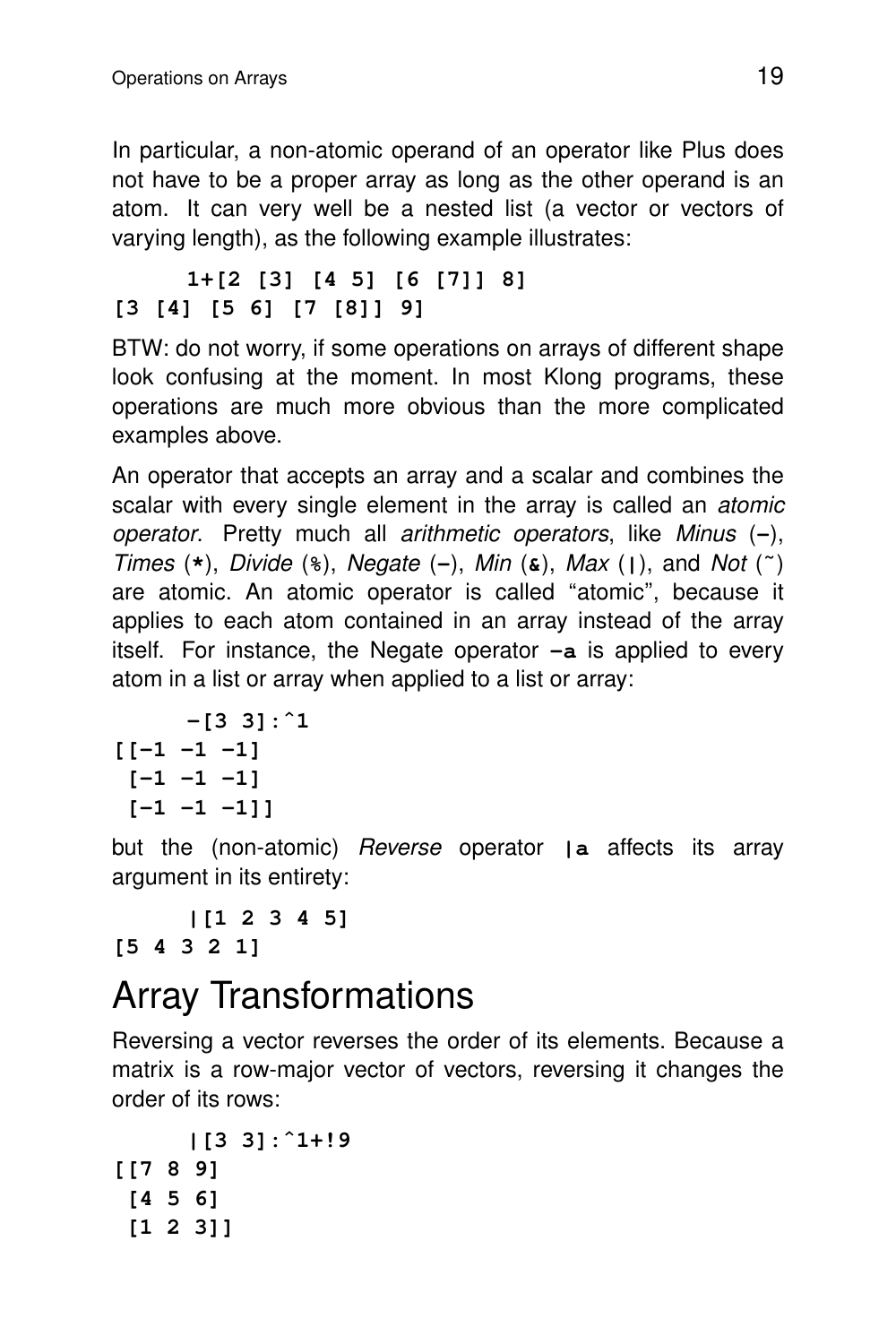Remember: the idiom 1+!n creates a vector of the numbers 1 through *n*.

The Rotate operator **a:+b** rotates the elements of the vector *b* to the right or left by **#a** (Magnitude-*a*) elements, depending on the sign of *a*:

**2:+[1 2 3 4 5] [4 5 1 2 3] (-2):+[1 2 3 4 5] [3 4 5 1 2]**

When applied to a matrix, it rotates its rows up or down:

```
1:+[3 3]:ˆ1+!9
[[7 8 9]
 [1 2 3]
 [4 5 6]]
```
The columns of a matrix can be rotated using the idiom **:+:\** (Rotate-Each-Left), e.g.:

```
1:+:\[3 3]:ˆ1+!9
[[3 1 2]
 [6 4 5]
 [9 7 8]]
```
The idiom uses the Each-Left (**:\**) adverb, which will be discussed later (page 38).

The *Transpose* operator **+a** transposes a matrix:

```
+[[1 2]
        [3 4]
        [5 6]]
[[1 3 5]
 [2 4 6]]
```
There are more array operations, but those will be explained by means of example programs in the remainder of this text.

## Strings

A string can be thought of as a vector of characters. A character is a data object that represents a single letter of the ASCII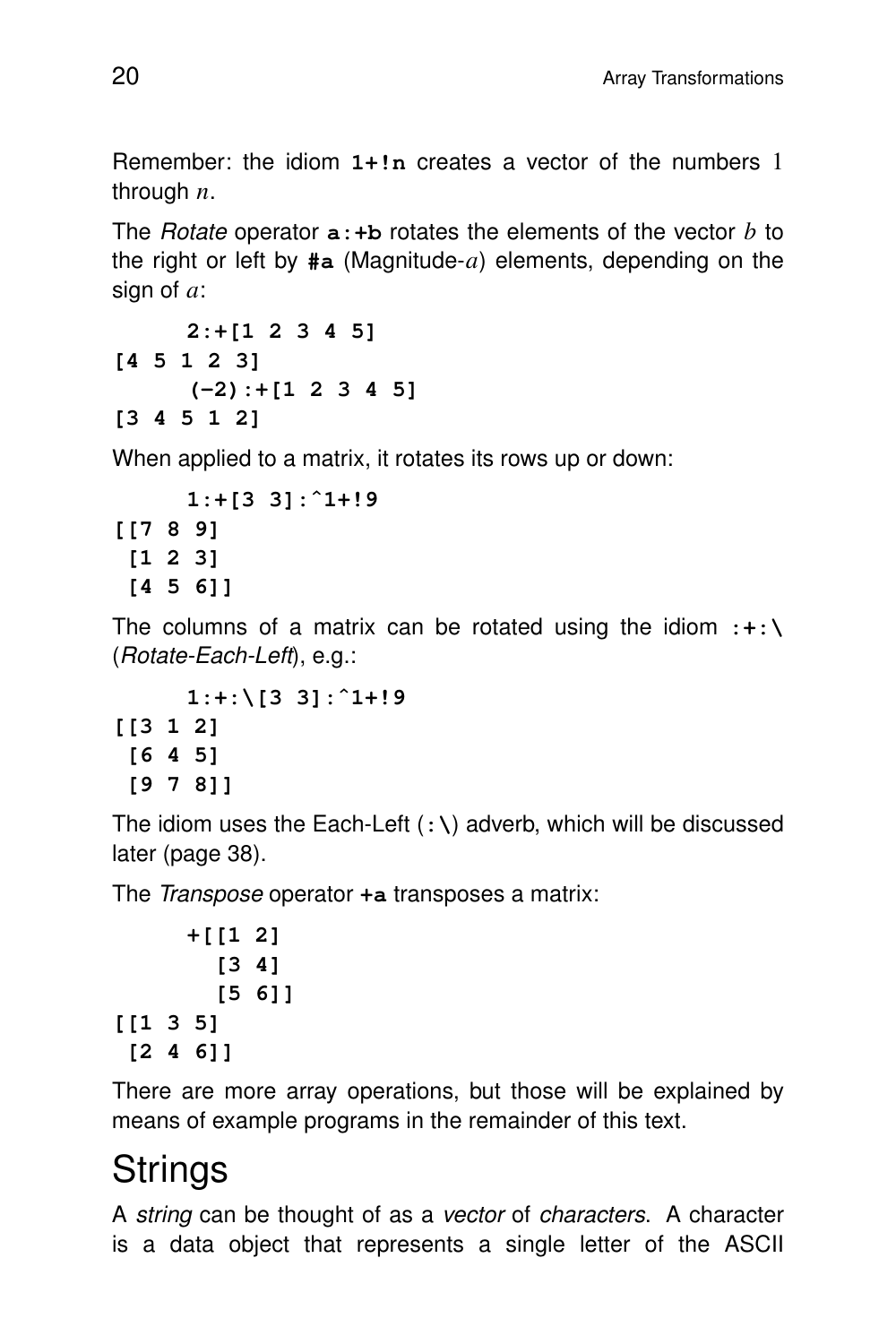alphabet. A character literal is introduced by the sequence **0c**. Here are some characters:

#### **0ca 0c[ 0c, 0c 0c0**

Non-printing characters cannot be represented using  $0c$  notation, except for the blank, which is second-to-last in the above example. All characters can be created using the Char (**:#**) operator, for instance: **:#10** (newline), **:#8** (backspace), or **:#27** (escape).

All array operations can be applied to strings, as well. E.g.:

```
"abc","def"
"abcdef"
      |"abc"
"cba"
     2:+"abcdef"
"efabcd"
      [3 3]:ˆ"abcdefghi"
```

```
["abc" "def" "ghi"]
```
Note, though, that there are some subtle differences between strings and vectors of characters in Klong. First, the end of a vector of characters is the empty list:

**3\_[0ca 0cb 0cc]**

**[]**

and the end of a string is the empty string:

```
3_"abc"
```
**""**

Second, a vector of characters is not structurally equal to a string, so they do not match (see page 56), even if they contain the same characters:

```
"abc"˜"abc"
1
     [0ca 0cb 0cc]˜[0ca 0cb 0cc]
1
     "abc"˜[0ca 0cb 0cc]
0
```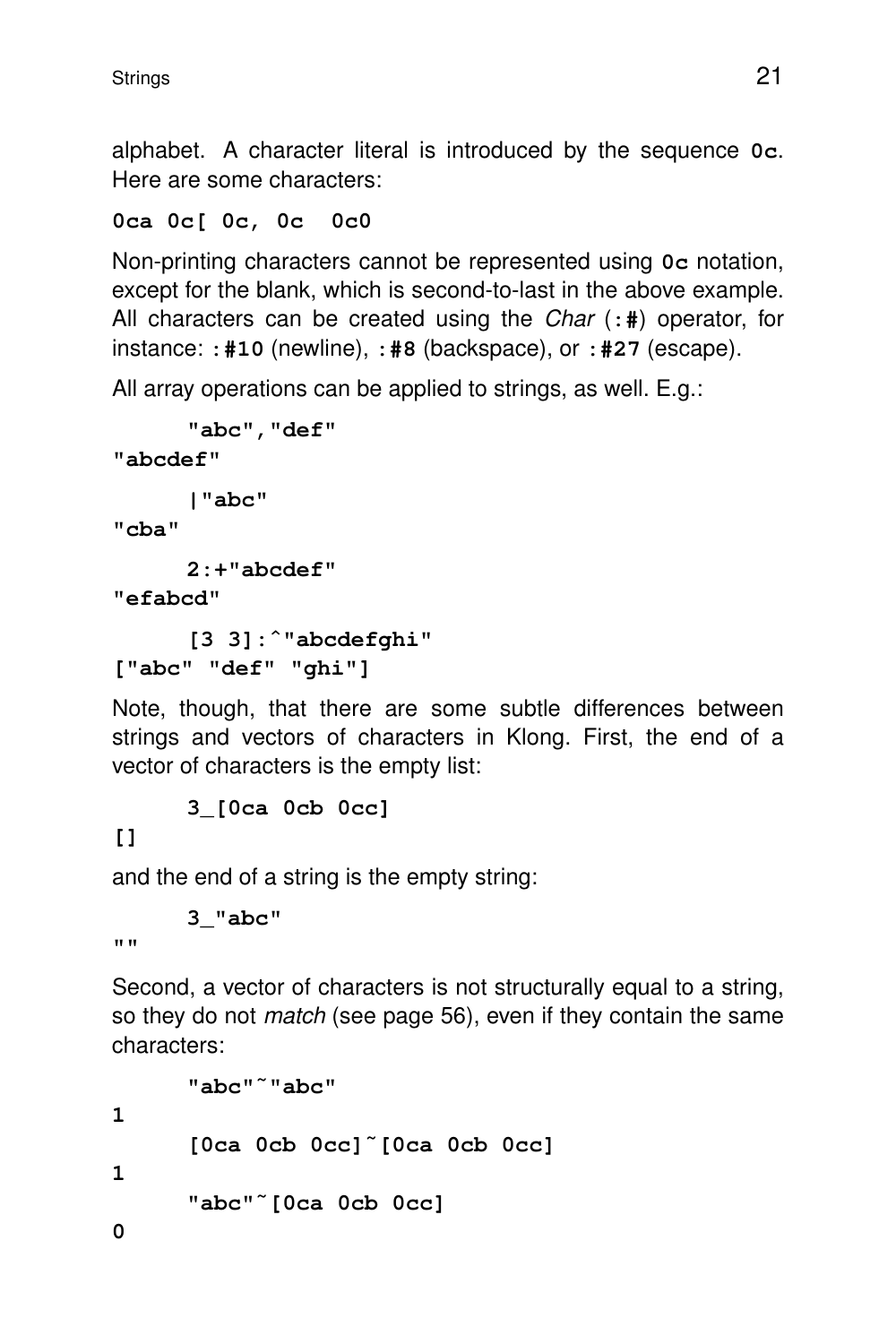A vector of characters can be converted to a string using the following idiom:

**"",,/[0ca 0cb 0cc]**

**"abc"**

The idiom uses the Over (**/**) adverb, which will be explained in the next section (page 24). The idiom acts as an identity operation when applied to a string so, when in doubt, applying it to a string will not do any harm:

**"",,/"abc"**

**"abc"**

Joining the empty string catches the case where the string has only a single character, because ,  $\ell[x] \rightarrow x$  for any object x and **"**",  $c \rightarrow$  " $c$ " for any character  $c$ .

## Adverbs

Operators (and functions) are also referred to as verbs in array programming and data objects as nouns. Adverbs modify verbs in order to do something slightly different. For example, the List verb **,a** puts its argument in a singleton list:

```
,!3
```

```
[[0 1 2]]
```
but when combined with the Each adverb **f'a** ( *f* -Each-*a*), it turns each element of its argument into a list:

```
,'!3
[[0] [1] [2]]
```
The *f* in the notation **f'a** denotes a function, which in this case includes operators. For any argument *a*, **f'a** applies *f* to each element of *a*. Another example: the Size operator returns the size of a vector :

**#[[1] [2 3] [4 5 6]]**

**3**

but **#'** a (Size-Each *a*) returns the size (or magnitude in case the element is a number) of each element of *a*: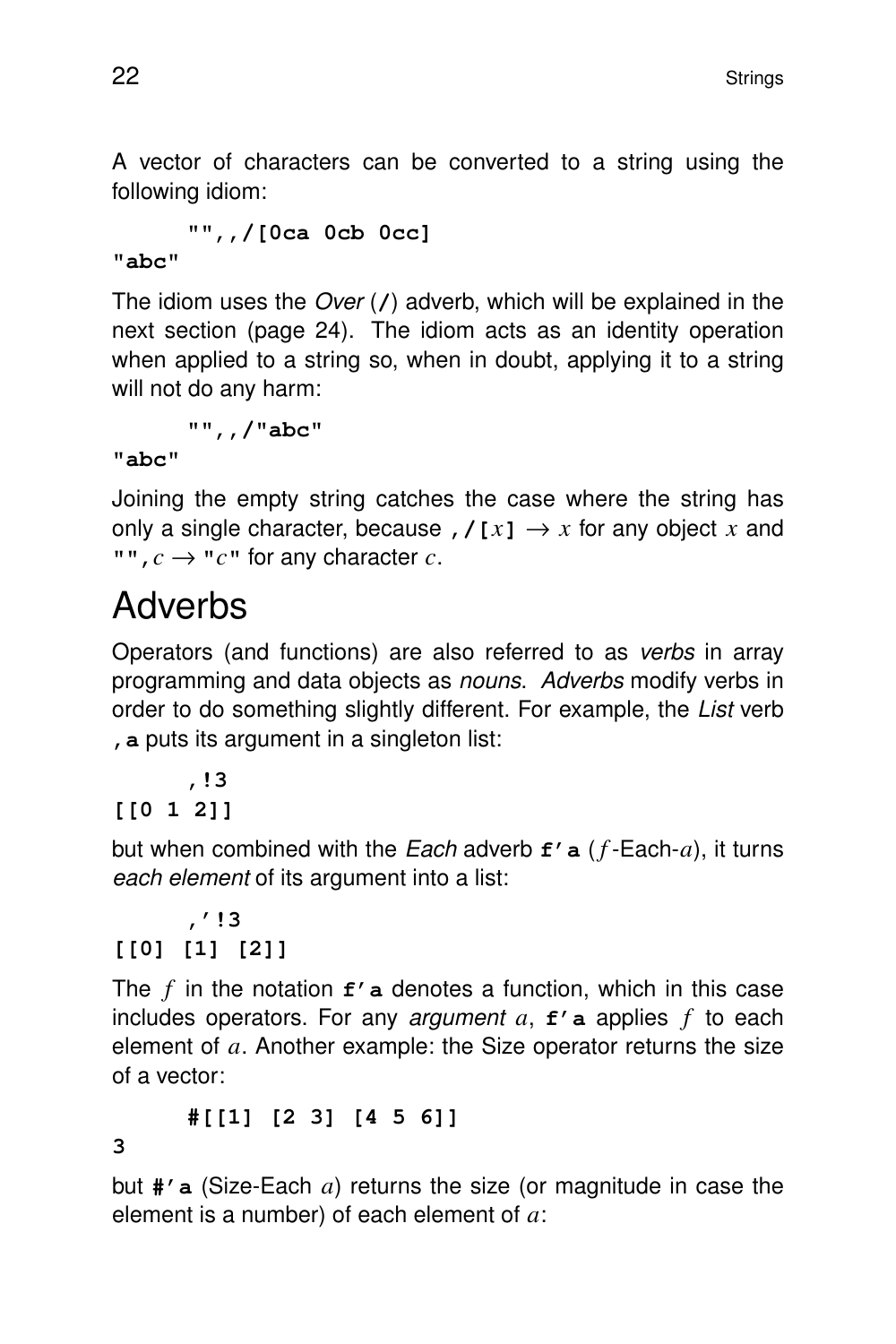#### **#'[[1] [2 3] [4 5 6]] [1 2 3]**

The Each adverb only makes sense when used to modify nonatomic verbs, because atomic verbs always behave like their modified counterparts when applied to arrays. For instance, there is no difference between Negate (**-**) and Negate-Each (**-'**) or Not (**˜**) and Not-Each (**˜'**), etc:

**-[1 2 3] [-1 -2 -3] -'[1 2 3] [-1 -2 -3]**

in particular, there is no difference between these two expressions:

```
-5
-5
      -'5
-5
```
When the argument of a verb modified with Each is a scalar, the verb is simply being applied to the scalar.

Like operators, adverbs have an  $arity$ : there are monadic adverbs and dyadic adverbs. The Each adverb is monadic, it takes a single argument to its right. The verb that is modified by it does not count as an argument.

In the case of Each, there is a dyadic variant called *Each-2*, which uses the same symbol as Each and is distinguished from its cousin by its context. A verb modified by Each appears in front of an argument *a*:

#### **f'a**

while a verb modified by Each-2 appears between its two arguments, *a* and *b*:

#### **a f'b**

Note that the arity of the verb *f* is a different thing. In the case of Each, *f* happens to be monadic and in the case of Each-2, *f* happens to be dyadic, but this is merely coincidence.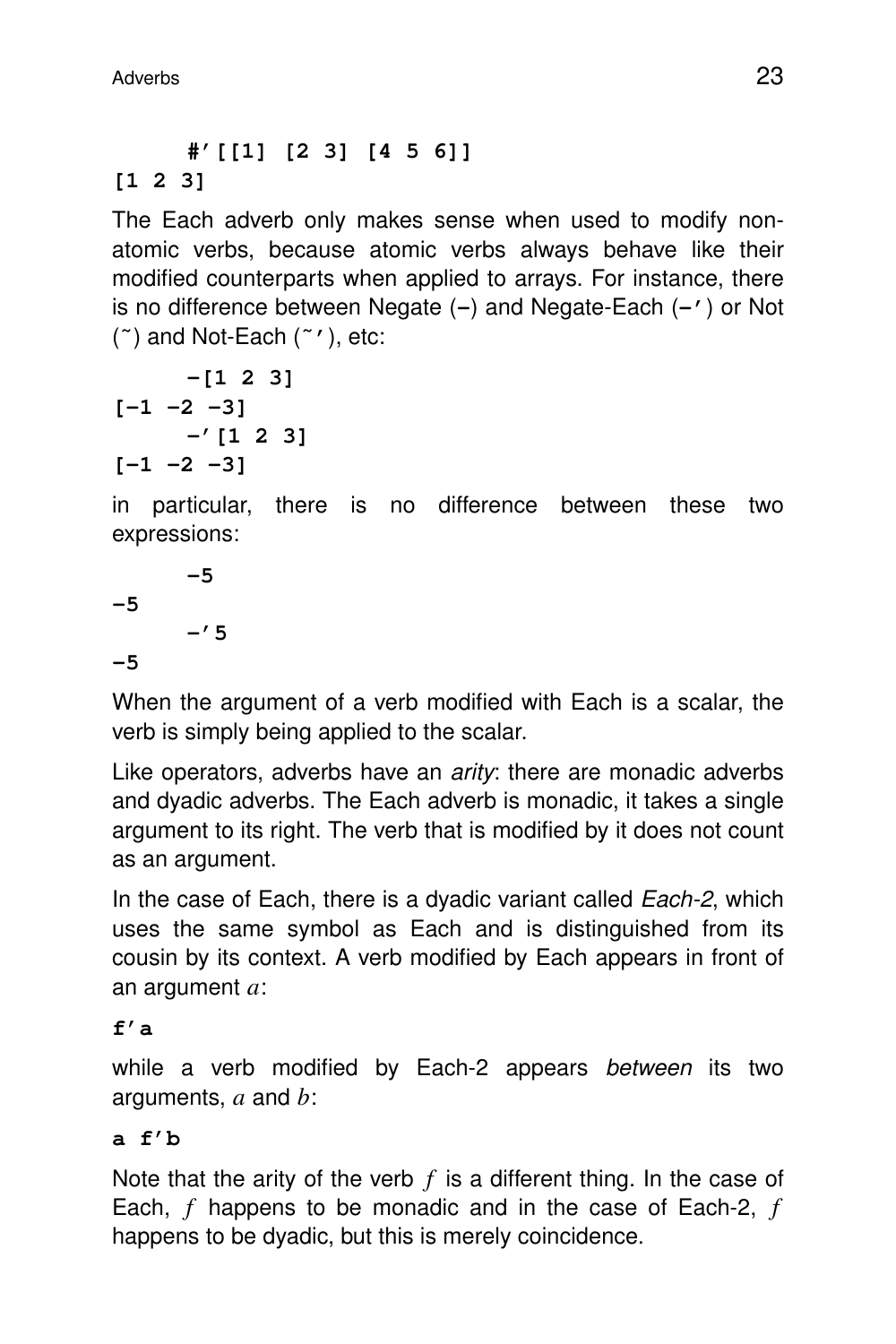When applied to two vectors, Each-2 combines their elements pairwise using *f* :

```
[1 2 3],'[4 5 6]
[[1 4] [2 5] [3 6]]
     (!4):+'4#,!4
[[0 1 2 3]
[3 0 1 2]
 [2 3 0 1]
 [1 2 3 0]]
```
In case the second example looks a bit tough: **4#,!4** takes four elements from the singleton list containing the vector **[0 1 2 3]**, giving a matrix containing the same row four times. **(!4):+'** then rotates each element by a different amount.

Again, Klong is relaxed about argument shapes. When the two arguments of Each-2 have different sizes, the excess elements of the longer vector will be ignored:

**[1 2 3],'[4 5 6 7 8] [[1 4] [2 5] [3 6]]**

In particular, this means that

**a f'b** = **afb**

if either *a* or *b* is a scalar, i.e. the Each-2 adverb will be ignored in these cases.

The Over adverb **f/a** ( *f* -Over-*a*), which has been mentioned earlier in this text, is a monadic adverb modifying a dyadic verb. The verb that is being modified is folded over the vector *a*. For instance, *Plus-Over* will sum up the elements of a vector:

**+/[1 2 3 4 5]**

#### **15**

More, generally, **f/a** applies its verb *f* to the first two elements of *a* and then to the result and the third element, etc. Generally,

$$
f/a = (((a_1 \ f \ a_2) \ f \ a_3) \dots) \ f \ a_n
$$

where *a* indicates an *n*-element vector.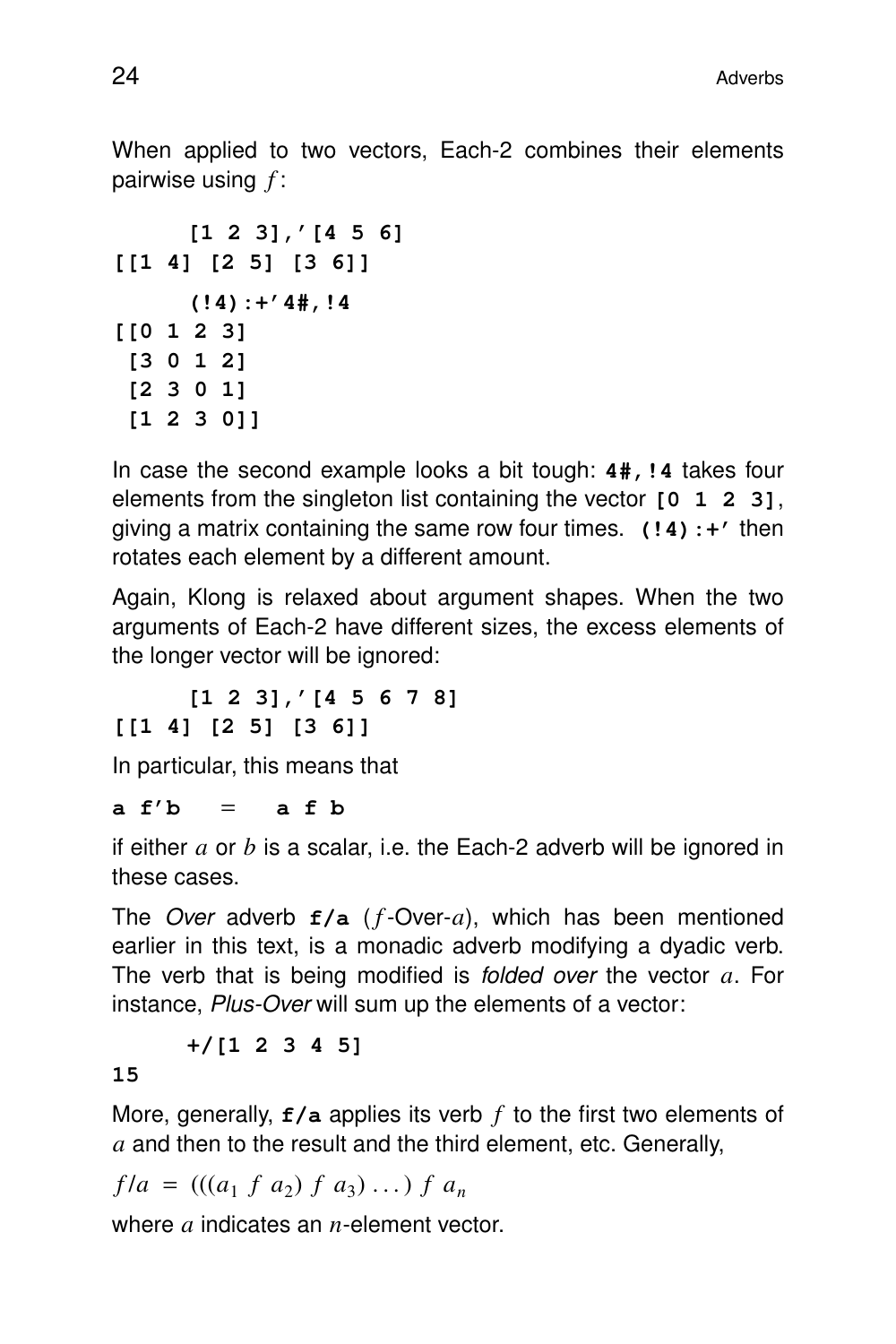#### For example, **+/[1 2 3 4 5]** equals

#### **(((1+2)+3)+4)+5**

When a verb modified by Over is applied to an atom, the atom will be returned unchanged. This can be undesired when, for instance, summing up a vector of unknown size, because the result would be non-numeric for the empty vector:

$$
^{+/[]}
$$

#### **[]**

In these cases the dyadic variant Over-Neutral can be used, which supplies a *neutral element* to the operation:

$$
0+\big/\,[\,]
$$

#### **0**

Formally, **a f/b** is equal to **f/a,b**.

There are lots of other adverbs in Klong. They will be explained by means of example programs in the remainder of this text.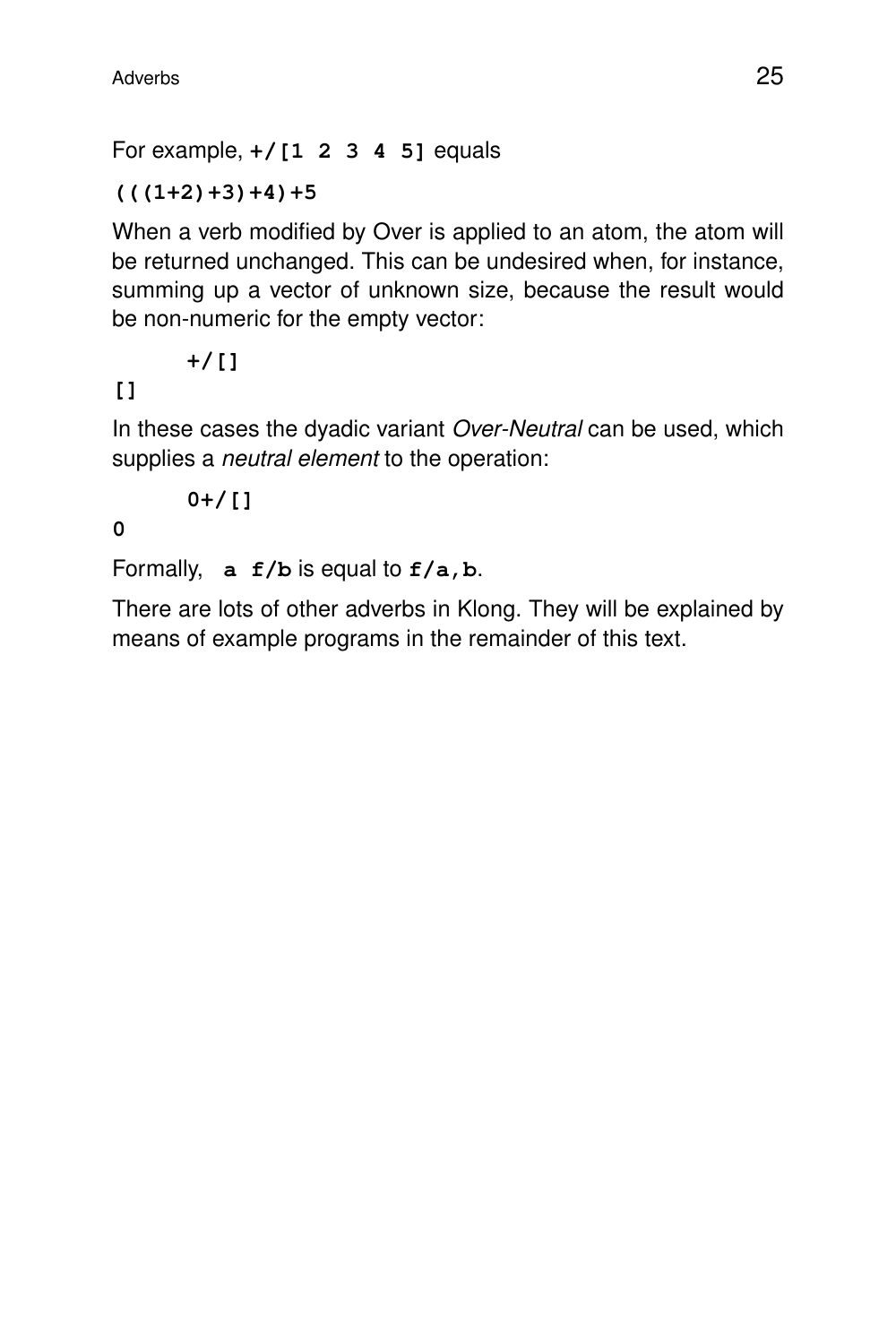# Solving Problems

## Idioms

When solving problems in Klong, there are three initial questions to ask:

- is there an operator that can do this?
- is there an operator-adverb combination that can do this?
- is there an idiom that can do this?

For instance: Transpose a matrix? Use the Transpose (**+**) operator. Concatenate the elements of a list? Use the concatenate idiom Join-Over (**,/**). Let us have a look at a more complex example, like the factorial function, which is defined here (slightly simplified by ignoring the case  $0!$ ) as follows:

$$
n! = \begin{cases} 1 & \text{if } n = 1 \\ n(n-1)! & \text{otherwise} \end{cases}
$$

A different way to spell this out would be: ''the product over the range of integers from 1 to *n*'':

$$
n! = \prod_{i=1}^n i
$$

which translates pretty directly to a Klong program:

- the integers from 1 to *n* is the idiom **1+!n**
- the product over a list of numbers is **\*/** (Times-Over)

So the program that computes the factorial of a number  $n \geq 1$ would be

#### **\*/1+!n**

BTW, Klong has unbounded integers rather than integer arithmetic modulo some constant, so the above program can compute really big factorials:

#### **\*/1+!100**

#### **933262154439441526816992388562667004907159682643 816214685929638952175999932299156089414639761565**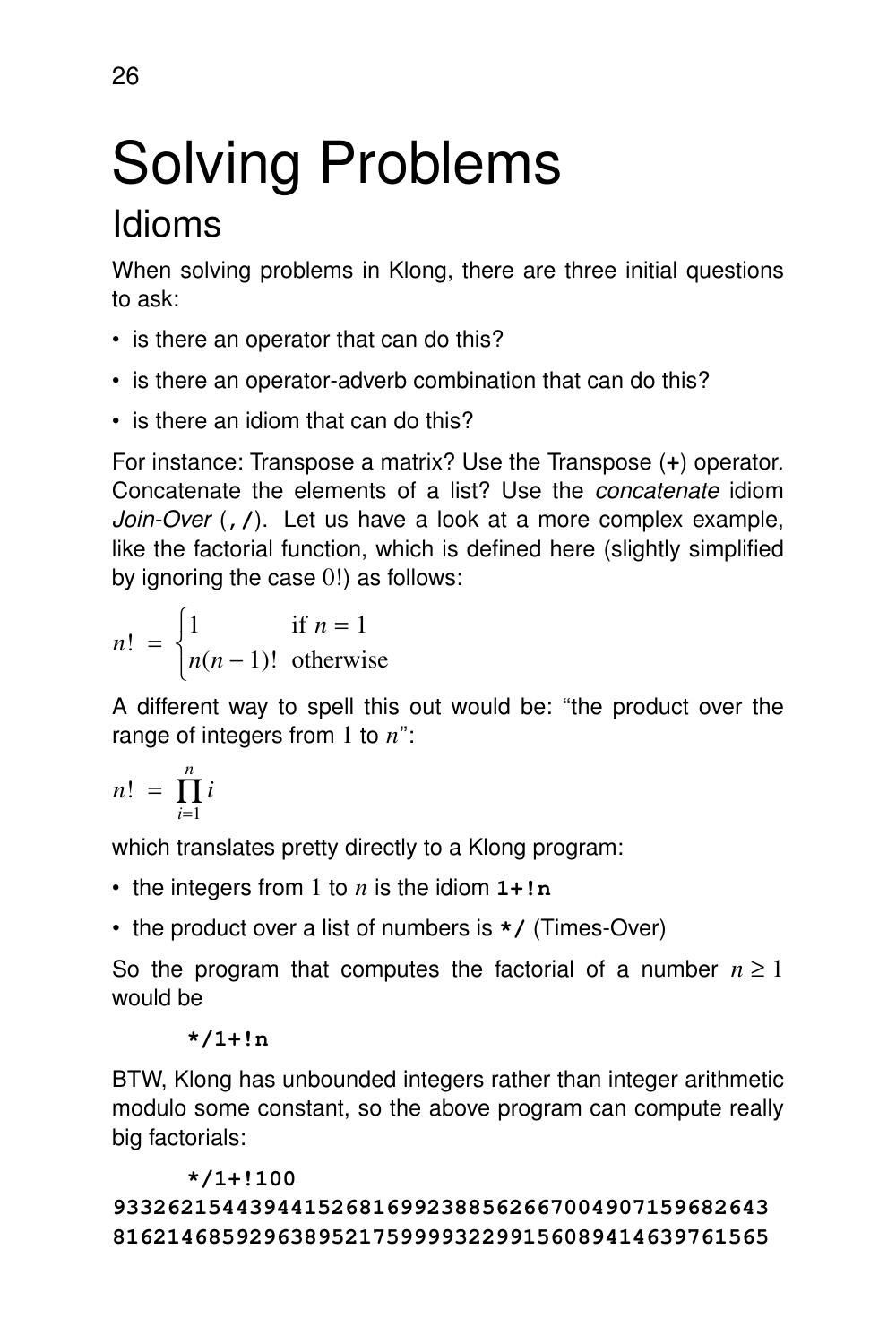#### **182862536979208272237582511852109168640000000000 00000000000000**

We have now created a new idiom by concatenating two existing ones. Combining idioms, nouns, and operators can solve quite a few problems. Let us have a look at another one. The average of a list *L* of numbers is

$$
\mu = \frac{\sum L}{|L|}
$$

i.e. the sum of all elements of *L* divided by the magnitude, or number of elements, of *L*. We already know that the magnitude of *L* is **#L** and the sum over its elements is **+/L**. The divide operator of Klong is called Divide (**%**).

So we need to sum up *L* and then divide by its magnitude:

#### **+/L%#L**

There is a little complication though, because all programs so far evaluated strictly from the right to the left, which might cause some trouble here. While the above idiom works fine, it will have the intermediate step

#### **L%#L**

which divides each element of *L* by **#L**, which may cause some loss of precision, because it does a lot of real number divisions, which are inherently imprecise.

So what we *should* do is to sum up the elements first and then divide by **#L**. Like in mathematics, this can be done by using parentheses:

#### **(+/L)%#L**

Another thing that is unsatisfactory about this solution is that is contains the list *L* twice, so when applying this idiom to a literal list, the list would have to be typed in twice. We can avoid this, though, by using a function.

## Functions

A (single-argument) idiom is turned into a function by replacing each occurrence of its argument by the letter *x* and enclosing the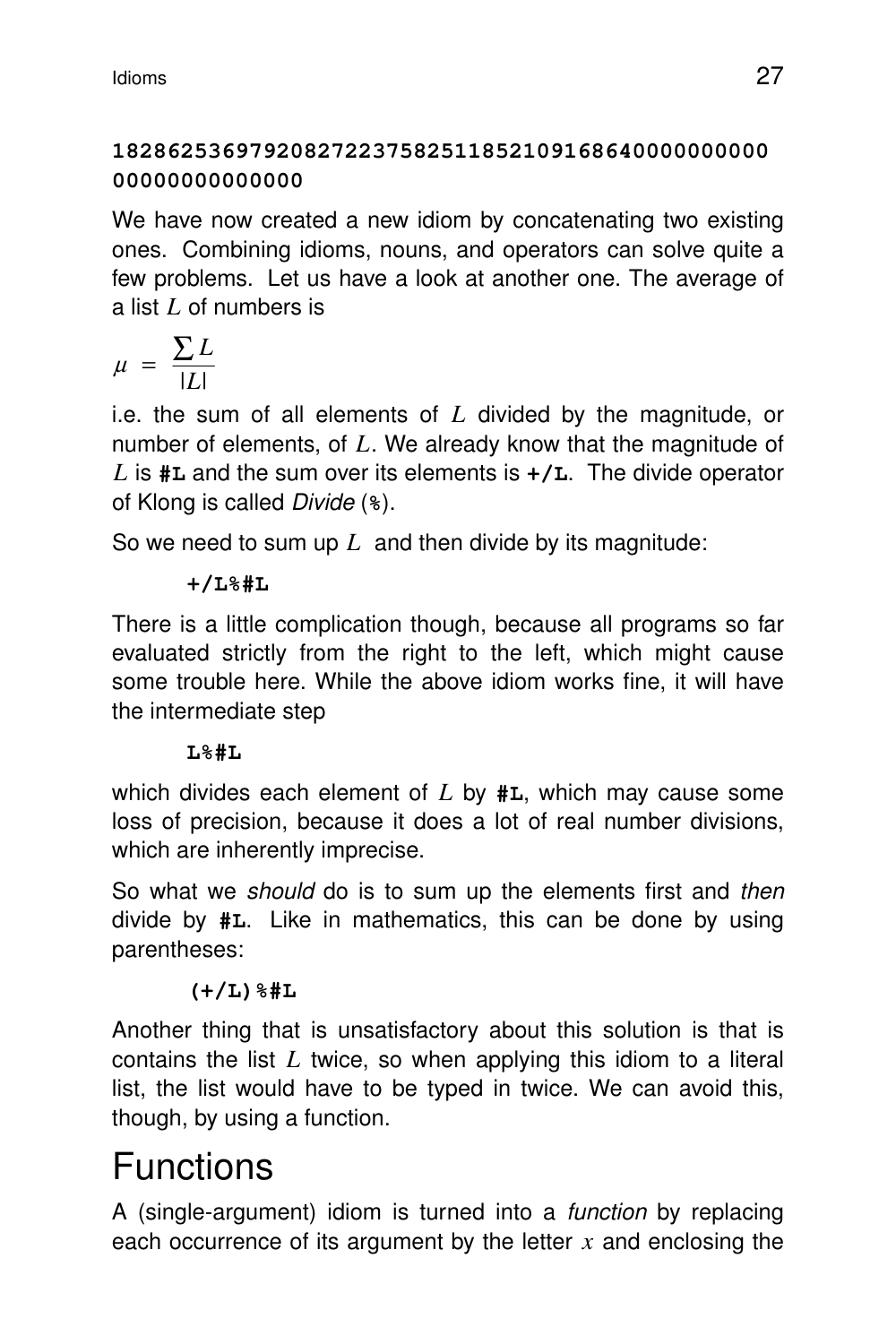idiom in curly braces. So, for instance, the idiom

#### **(+/L)%#L**

becomes the function

**{(+/x)%#x}**

The letter  $x$  denotes the *independent variable* or *argument* of the function. In case you wonder how Klong knows that *x* is a function variable: the first variable of a function is always called x.

A function of a single variable is called a *monadic function* or monad, where the term "monad" is more general, because it also applies to monadic operators. Like an operator, a function is a verb, so it can be applied to arguments:

$$
{(+/x) * \#x} (1 + 10)
$$

#### **5.5**

Whenever an expression *E* in parentheses immediately follows a function, the function is *applied* to that expression: first the value of *E* is computed and the result is substituted for each *x* in the idiom of the function. Then the resulting idiom is evaluated and its value is returned by the function.

Like nouns and operations, function applications have values that can be used in expressions. For instance, we could compute the variance of a data set (represented by a list  $L$ ) using the formula

$$
var(L) = \frac{\sum_{i=1}^{n} (L_i)^2}{|L|} - (\mu_L)^2
$$

In words: the sum of squares of *L* over **#L** minus the squared mean of *L*. This should translate pretty directly to Klong. Take a moment to do it yourself before you read ahead!

$$
((+/L * L) * #L) - { (+/x) * #x } (L) ^2
$$

This program is a composition of the "mean" function from above and a new expression taken from the variance formula. However, this program is not quite readable, mostly because the ''mean'' function was inserted literally into the variance formula.

More complex functions are typically bound to variables, which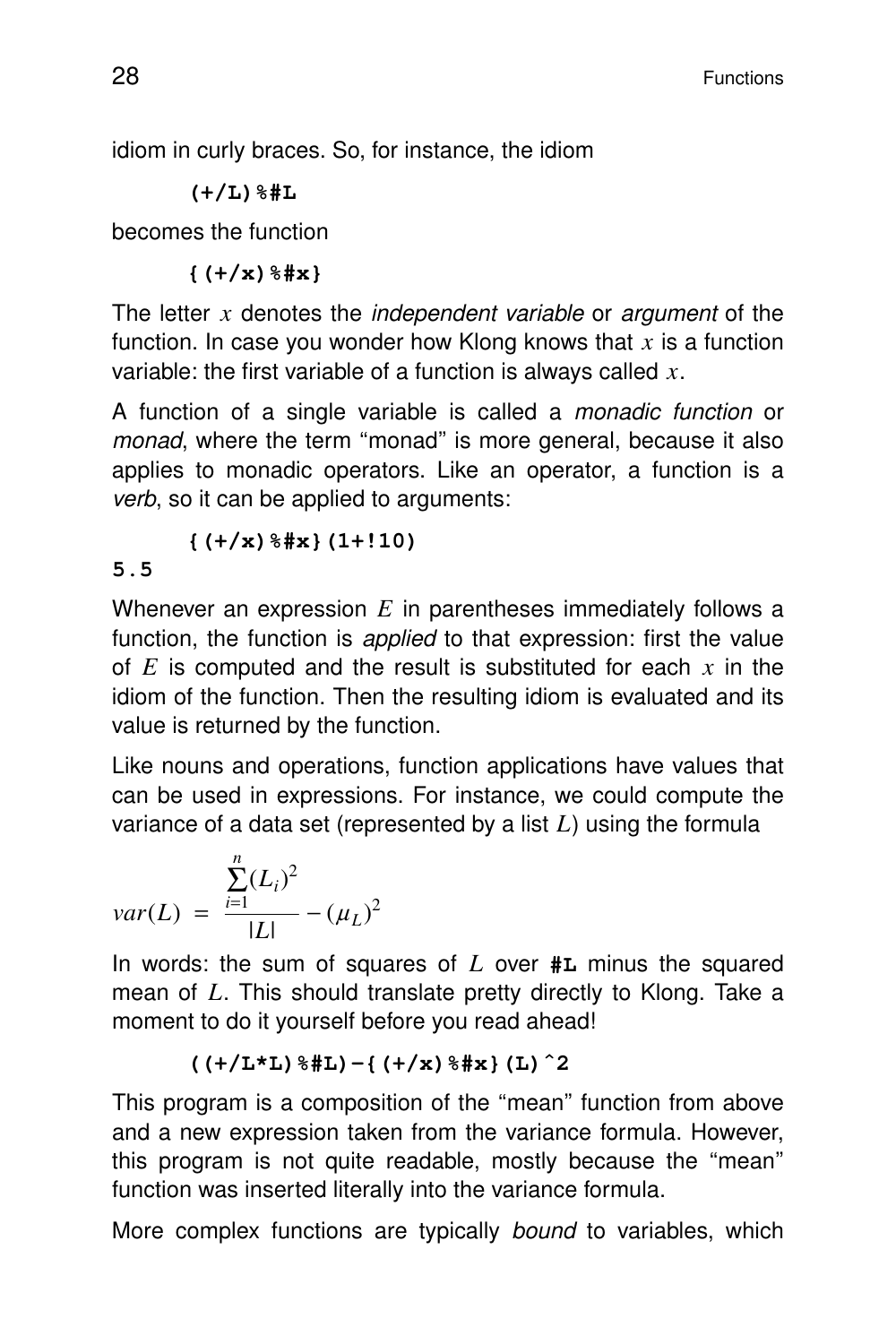can then be used in the place of the function itself. The program

**mu::{(+/x)%#x}**

#### **:monad**

binds the ''mean'' function to the var iable *mu* using the Define (**::**) operator. The variable *mu* can then be used in the place of the literal function inside of the variance function, *var*:

**var::{((+/x\*x)%#x)-mu(x)ˆ2}**

#### **:monad**

The *Power* (<sup> $\hat{ }$ </sup>) operator is used in the function to compute the square of the mean, because **mu(x)\*mu(x)** would compute the mean twice. Using **x\*x** versus **xˆ2** ear lier in the function is merely a matter of taste; there is no advantage to either of them.

Note that the value of a definition is the value to which the variable is bound. Hence a chain of Define operators can be used to bind multiple variables to the same value or even different values:

**a::b::c::0**

would bind all the variables  $a, b$ , and  $c$  to the value  $0$ , and

**c::1+b::1+a::0**

would set  $a = 0$ ,  $b = 1$ , and  $c = 2$ .

A variable bound by Define outside of a function is called a *global* variable. After its definition it can be used anywhere in a program (and even before its definition in some cases; we will explore this possibility later).

After defining the functions shown above, the name *var* can be used to compute the variance of a list of numbers:

#### **var([3 1 4 1 5 9 2 7])**

#### **7.25**

BTW, the definition of *mu* developed in this section is exactly the definition from the Klong statistics module.

We can now extend the list of questions to ask when solving a problem in Klong by another instance:

• is there a function that can do this?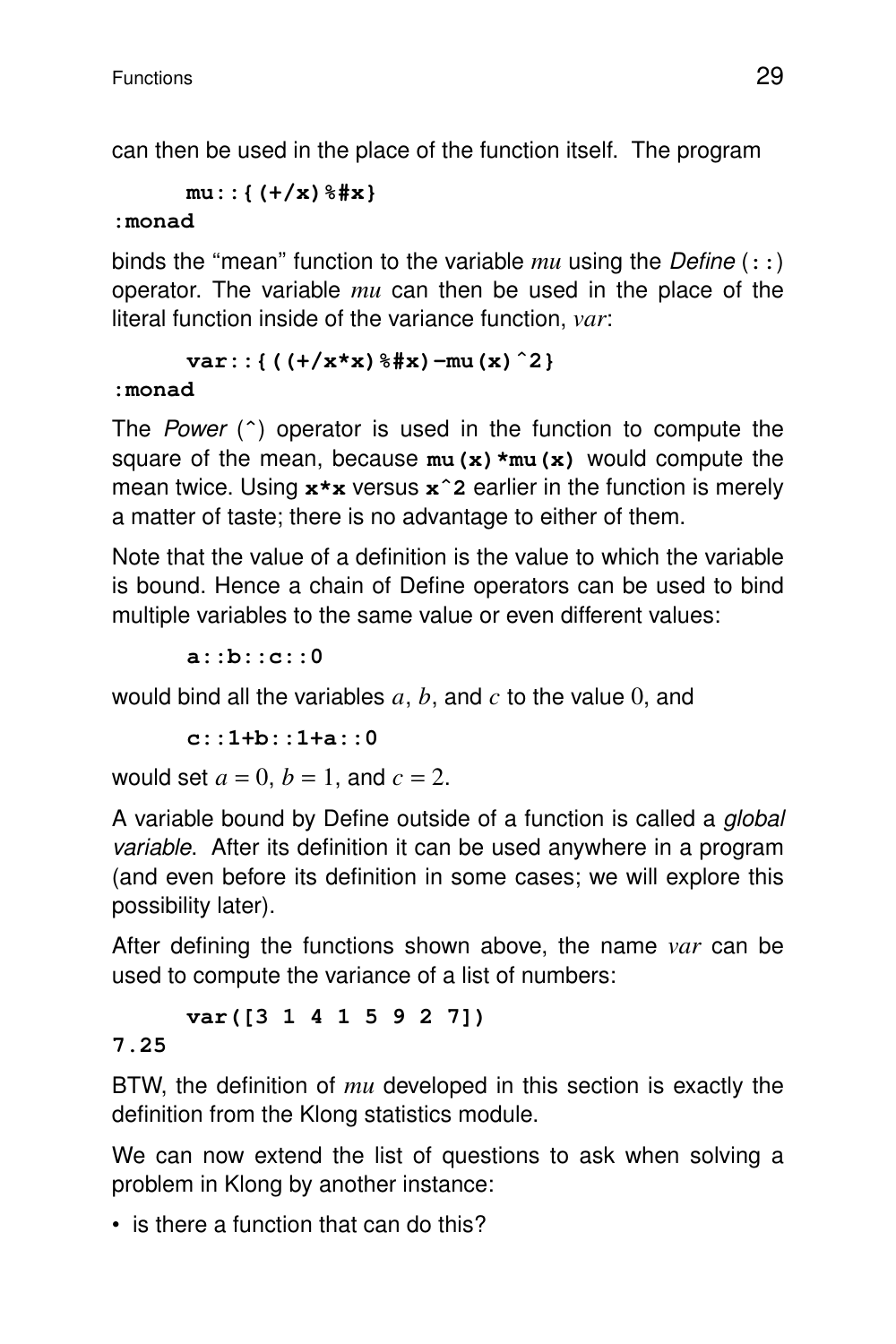## Index

.cc 79 .cerr 90 .cin 81 .e 71 .f 36 .fc 78 .ic 78 .l 83 .md 73 .mi 77 .module 84 .oc 78 .p 77 .rl 77 rn 43 .tc 78 .w 80 Ackermann-Peter function Join 11, 92 35 And 35 Append-Channel 82 Arguments 88 At 49 Atom 13, 34 Char 21 Close-Channel 79 Comment 87 Converge 74 Define 29 Delete-File 82 Display 30, 80 Divide 19, 27 Drop 12 Each 15, 22, 45 Each-2 23, 68 Each-Left 38 Each-Right 93 Epsilon 71 Equal 54 Error-Channel 90 Exit 90 Expand 55 Find 59, 64 First 38, 89

First-Each 49 Floor 74 Flush 79 Form 89 Format 30, 89 Format2 30 From channel 78 From-Channel 77 Gauss error function 83 Grade-Down 49, 57 Grade-Up 57 Group 67 Host 91 Index 49 Input-Channel 78, 81 Integer-Divide 76 Iterate 79 Join-Each-Pair 93 Join-Each-Right 93 Join-Over 22, 26, 39 Less 54 List 22 Load 73, 83 Match 53, 56 Max 19, 30, 35 Max-Over 31 Min 19, 35 Minus 19 More 54 More-Input 77 Negate 19 Not 19, 70 Or 35 Output-Channel 78 Over 22, 24, 84 Over-Neutral 25 Plus 10 Plus-Over 24, 46 Plus-Over-Each 46 Power 29, 74 Print 30, 77 Range 67 Read 81

Read-Line 77 Reciprocal 76 Remainder 76 Reverse 19 Rotate 20 Rotate-Each-Left 20 Scan-Converging 75 Scan-Over 75, 84 Shape 14 Size 10 Size-Each-Group 67 System 90 Take 11 Times 10, 19 To channel 78 To-Channel 77 Transpose 20 Undefined 64 Where 55 While 70 absolute value 15 adverb 22, 93 alternative 34 anonymous function 36 append mapping 39 approximately equal 71 argument 14, 22, 28 arity 14, 23 array 10, 14 array literal 11 atom 13 atomic object 10 atomic operator 19 augmented matrix 47 binding 28 body 32 channel 77 character 20, 80 comment 40, 87 multi-line 0 comparison operator 54 compatible shape 18, 46 concatenation 26